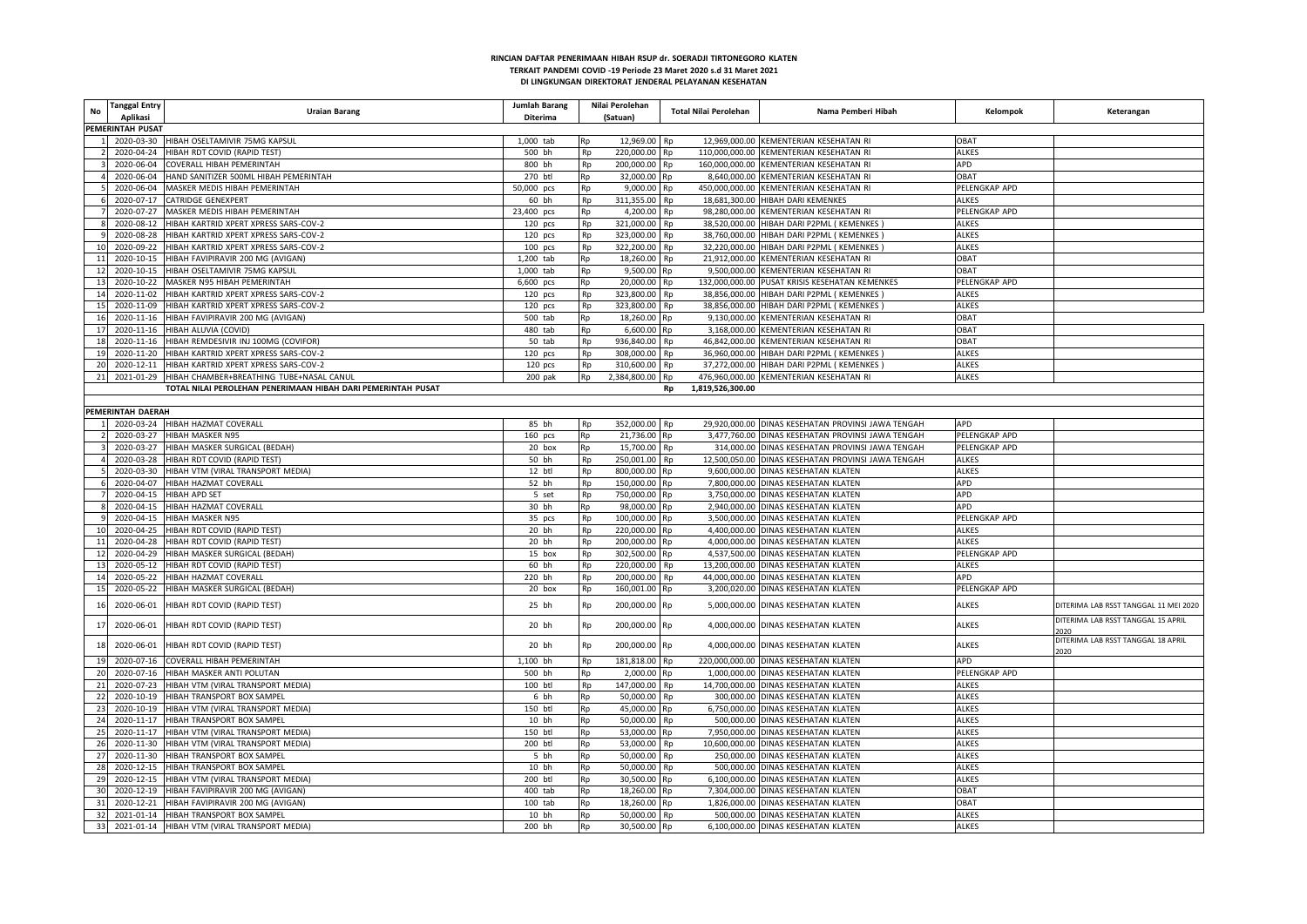| <b>Tanggal Entry</b><br>No<br>Aplikasi | <b>Uraian Barang</b>                                          | <b>Jumlah Barang</b><br>Diterima |    | Nilai Perolehan<br>(Satuan) | Total Nilai Perolehan  | Nama Pemberi Hibah                       | Kelompok      | Keterangan |
|----------------------------------------|---------------------------------------------------------------|----------------------------------|----|-----------------------------|------------------------|------------------------------------------|---------------|------------|
| 34<br>2021-01-21                       | HIBAH FAVIPIRAVIR 200 MG (AVIGAN)                             | 800 tab                          | Rp | 18,260.00                   | Rp                     | 14,608,000.00 DINAS KESEHATAN KLATEN     | <b>DBAT</b>   |            |
| 35<br>2021-01-21                       | IIBAH LEVOFLOXACIN INFUS 750MG/150ML                          | 50 btl                           | Rp | 65,340.00                   | Rp                     | 3,267,000.00 DINAS KESEHATAN KLATEN      | <b>OBAT</b>   |            |
| 36<br>2021-01-21                       | HIBAH REMDESIVIR INJ 100MG (COVIFOR)                          | 41 vial                          | Rp | 314,400.00                  | Rp                     | 12,890,400.00 DINAS KESEHATAN KLATEN     | <b>OBAT</b>   |            |
| 37<br>2021-01-21                       | HIBAH REMDESIVIR INJ 100MG (COVIFOR)                          | 9 vial                           | Rp | 314,400.00                  | Rp                     | 2,829,600.00 DINAS KESEHATAN KLATEN      | <b>OBAT</b>   |            |
| 38<br>2021-01-24                       | HIBAH SPUIT DISPOSIBLE 0,5 ML                                 | 200 bh                           | Rp | 1,190.00                    | 238.000.00<br>Rp       | <b>DINAS KESEHATAN KLATEN</b>            | ALKES         |            |
|                                        |                                                               |                                  |    |                             |                        |                                          | <b>OBAT</b>   |            |
| 39<br>2021-01-24                       | HIBAH VAKSIN COVID 19                                         | 200 vial                         | Rp | 232,410.00                  | Rp                     | 46,482,000.00 DINAS KESEHATAN KLATEN     |               |            |
| 40<br>2021-01-25                       | HIBAH TRANSPORT BOX SAMPEL                                    | 10 bh                            | Rp | 50,000.00                   | Rp                     | 500,000.00 DINAS KESEHATAN KLATEN        | ALKES         |            |
| 2021-01-25<br>41                       | IIBAH VTM (VIRAL TRANSPORT MEDIA)                             | 200 btl                          | Rp | 47,250.00                   | Rp                     | 9,450,000.00 DINAS KESEHATAN KLATEN      | <b>ALKES</b>  |            |
| 2021-01-25<br>42                       | HIBAH ALKOHOL SWAB                                            | $200$ pcs                        | Rp | 99.75                       | Rp                     | 19,950.00 DINAS KESEHATAN KLATEN         | ALKES         |            |
| 43<br>2021-01-25                       | <b>HIBAH ROMPI</b>                                            | 2 bh                             | Rp | 148,000.00                  | Rp                     | 296,000.00 DINAS KESEHATAN KLATEN        | <b>ALKES</b>  |            |
| 44<br>2021-01-25                       | HIBAH SAFETY BOX 5 L                                          | 2 bh                             | Rp | 14,000.00 Rp                |                        | 28,000.00 DINAS KESEHATAN KLATEN         | <b>ALKES</b>  |            |
| 2021-01-25<br>45                       | HIBAH SPUIT DISPOSIBLE 0,5 ML                                 | 606 bh                           | Rp | 11.85                       | Rp                     | 7,181.00 DINAS KESEHATAN KLATEN          | ALKES         |            |
| 46<br>2021-01-25                       | HIBAH ALKOHOL SWAB                                            | 606 pcs                          | Rp | 99.75                       | Rn                     | 60,448.00 DINAS KESEHATAN KLATEN         | ALKES         |            |
| 47<br>2021-01-25                       | HIBAH VAKSIN C19 SINOVAC                                      | 606 vial                         | Rp | 232,410.00                  | Rp                     | 140,840,460.00 DINAS KESEHATAN KLATEN    | <b>OBAT</b>   |            |
| 48<br>2021-01-28                       | HIBAH VAKSIN C19 SINOVAC                                      | 806 vial                         | Rp | 232,410.00                  | Rp                     | 187,322,460.00 DINAS KESEHATAN KLATEN    | <b>OBAT</b>   |            |
| 49<br>2021-02-02                       | HIBAH FAVIPIRAVIR 200 MG (AVIGAN)                             | 500 tab                          | Rp | 18,260.00                   | Rp                     | 9,130,000.00 DINAS KESEHATAN KLATEN      | OBAT          |            |
| 50<br>2021-02-02                       | HIBAH OSELTAMIVIR 75MG KAPSUL                                 | 790 kapsul                       | Rp | 8,943.00                    | Rp                     | 7,064,970.00 DINAS KESEHATAN KLATEN      | OBAT          |            |
| 51                                     |                                                               |                                  |    |                             |                        |                                          | <b>OBAT</b>   |            |
| 2021-02-08                             | <b>IIBAH VAKSIN C19 SINOVAC</b>                               | 116 vial                         | Rp | 232,410.00                  | Rp                     | 26,959,560.00 DINAS KESEHATAN KLATEN     |               |            |
| 52<br>2021-02-16                       | HIBAH TRANSPORT BOX SAMPEL                                    | 10 bh                            | Rp | 50,000.00                   | Rp                     | 500,000.00 DINAS KESEHATAN KLATEN        | <b>ALKES</b>  |            |
| 53<br>2021-02-16                       | HIBAH VTM (VIRAL TRANSPORT MEDIA)                             | 150 btl                          | Rp | 47,250.00                   | Rp                     | 7,087,500.00 DINAS KESEHATAN KLATEN      | <b>ALKES</b>  |            |
| 2021-02-23<br>54                       | <b>HIBAH APD SET</b>                                          | 50 set                           | Rp | 98,450.00                   | Rp                     | 4,922,500.00 DINAS KESEHATAN KLATEN      | PELENGKAP APD |            |
| 55<br>2021-02-23                       | HIBAH SPUIT DISPOSIBLE 0,5 ML                                 | 500 bh                           | Rp | 1,190.00                    | Rp                     | 595,000.00 DINAS KESEHATAN KLATEN        | <b>ALKES</b>  |            |
| 56<br>2021-02-23                       | HIBAH VAKSIN C19 BIOFARMA                                     | 124 vial                         | Rp | 1,473,384.00                | Rp                     | 182,699,616.00 DINAS KESEHATAN KLATEN    | <b>OBAT</b>   |            |
| 57<br>2021-03-16                       | HIBAH VTM (VIRAL TRANSPORT MEDIA)                             | 300 btl                          | Rp | 53,000.00                   | Rn                     | 15,900,000.00 DINAS KESEHATAN KLATEN     | <b>ALKES</b>  |            |
| 58<br>2021-03-17                       | HIBAH SPUIT DISPOSIBLE 0,5 ML                                 | 700 pcs                          | Rp | 1,190.00                    | Rp                     | 833,000.00 DINAS KESEHATAN KLATEN        | <b>ALKES</b>  |            |
| 59<br>2021-03-17                       | HIBAH ALKOHOL SWAB                                            | 700 pcs                          | Rp | 95.00                       | Rn                     | 66,500.00 DINAS KESEHATAN KLATEN         | ALKES         |            |
| 60<br>2021-03-17                       | HIBAH SAFETY BOX 5 L                                          | 7 bh                             | Rp | 14,000.00                   | Rn                     | 98,000.00 DINAS KESEHATAN KLATEN         | <b>ALKES</b>  |            |
| 2021-03-17<br>61                       | HIBAH VAKSIN C19 BIOFARMA                                     | 68 vial                          | Rp | 1,473,384.00                | Rp                     | 100,190,112.00 DINAS KESEHATAN KLATEN    | <b>OBAT</b>   |            |
| 62<br>2021-03-29                       | HIBAH SPUIT DISPOSIBLE 0,5 MI                                 | 800 pcs                          | Rp | 1,050.00                    | Rp                     | 840,000.00 DINAS KESEHATAN KLATEN        | <b>ALKES</b>  |            |
| 63                                     | 2021-03-29 HIBAH ALKOHOL SWAB                                 | 800 pcs                          | Rp | 95.00                       | Rn                     | 76,000.00 DINAS KESEHATAN KLATEN         | <b>ALKES</b>  |            |
|                                        |                                                               |                                  |    |                             |                        |                                          |               |            |
| 64                                     | 2021-03-29 HIBAH VAKSIN C19 BIOFARMA                          | 74 vial                          | Rp | 1,473,384.00                | Rp                     | 109,030,416.00 DINAS KESEHATAN KLATEN    | <b>OBAT</b>   |            |
|                                        | TOTAL NILAI PEROLEHAN PENERIMAAN HIBAH DARI PEMERINTAH DAERAH |                                  |    |                             | 1,219,405,587.00<br>Rp |                                          |               |            |
|                                        |                                                               |                                  |    |                             |                        |                                          |               |            |
| PIHAK LAIN / SWASTA                    |                                                               |                                  |    |                             |                        |                                          |               |            |
|                                        | 2020-03-23 HIBAH HAZMAT COVERALI                              | 10 bh                            | Rp | 775,000.00                  | Rp                     | 7,750,000.00 PT. KUSUMA ANEKA YASA       | APD           |            |
| 2020-03-24                             | HIBAH HAND SANITIZER LITER                                    | 6 <sub>it</sub>                  | Rp | 100,000.00                  | Rp                     | 600,000.00 MAGISTER TEKNIK KIMIA UMS     | OBAT          |            |
| 2020-03-26                             | HIBAH BRITISH PROPOLIS                                        | 20 btl                           | Rp | 225,000.00                  | Rp                     | 4,500,000.00 BRITISH PROPOLIS            | OBAT          |            |
| 2020-03-26                             | HIBAH MASKER N95                                              | 20 pcs                           | Rp | 95,000.00                   | Rp                     | 1,900,000.00 KITABISA.COM                | PELENGKAP APD |            |
| 2020-03-26                             | HIBAH MASKER SURGICAL (BEDAH)                                 | 10 box                           | Rp | 170,000.00                  | Rp                     | 1,700,000.00 KITABISA.COM                | PELENGKAP APD |            |
| 2020-03-27                             | HIBAH FACE SHIELD                                             | 19 bh                            | Rp | 50,001.00                   | Rp                     | 950,019.00 KOMUNITAS 3D PRINTING         | PELENGKAP APD |            |
| 2020-03-27                             | HIBAH MASKER N95                                              | 3 pcs                            | Rp | 40,000.00                   | Rp                     | 120,000.00 AHMAD AKBAR KUSUMA            | PELENGKAP APD |            |
| 2020-03-30                             | HIBAH FACE SHIELD                                             | 1 bh                             | Rp | 165,000.00                  | Rp                     | 165,000.00 KOMUNITAS PENDIDIKAN DOKTER   | PELENGKAP APD |            |
| 2020-03-30                             | HIBAH HAND SANITIZER BOTOL                                    | 4 btl                            | Rp | 30,000.00                   | Rp                     | 120,000.00 KOMUNITAS PENDIDIKAN DOKTER   | <b>DBAT</b>   |            |
| 2020-03-30<br>10                       | HIBAH HAND SANITIZER LITER                                    | 5 <sub>it</sub>                  | Rp | 120,000.00                  | Rp                     | 600,000.00 KOMUNITAS PENDIDIKAN DOKTER   | <b>OBAT</b>   |            |
| 2020-03-30<br>11                       | <b>IIBAH HANDSCOON</b>                                        | 1 box                            | Rp | 100,000.00                  | Rp                     | 100,000.00 KOMUNITAS PENDIDIKAN DOKTER   | PELENGKAP APD |            |
|                                        |                                                               |                                  |    |                             |                        |                                          |               |            |
| 2020-03-30<br>12                       | HIBAH HAZMAT COVERALL                                         | 5 bh                             | Rp | 100,000.00                  | Rp                     | 500,000.00 KOMUNITAS PENDIDIKAN DOKTER   | APD           |            |
| 13<br>2020-03-30                       | <b>HIBAH HEADCAP</b>                                          | 16 pcs                           | Rp | 937.00                      | Rn                     | 14,992.00 KOMUNITAS PENDIDIKAN DOKTER    | PELENGKAP APD |            |
| 14<br>2020-03-30                       | IIBAH JAS HUJAN DISPOSIBLE                                    | 12 pcs                           | Rp | 8,334.00                    | Rp                     | 100,008.00 KOMUNITAS PENDIDIKAN DOKTER   | PELENGKAP APD |            |
| 15<br>2020-03-30                       | HIBAH KACAMATA GOOGLE                                         | 10 bh                            | Rp | 40,000.00                   | Rp                     | 400.000.00 OGB DEXA MEDICA               | PELENGKAP APD |            |
| 16<br>2020-03-30                       | <b>IIBAH MASKER N95</b>                                       | 5 pcs                            | Rp | 80,000.00                   | Rp                     | 400,000.00 KOMUNITAS PENDIDIKAN DOKTER   | PELENGKAP APD |            |
| 17<br>2020-03-30                       | HIBAH MASKER SURGICAL (BEDAH)                                 | 1 box                            | Rp | 50,001.00                   | Rp                     | 50,001.00 KOMUNITAS PENDIDIKAN DOKTER    | PELENGKAP APD |            |
| 18<br>2020-03-30                       | HIBAH SEPATU BOOT PENGAMAN                                    | 3 psg                            | Rp | 75,000.00                   | Rp                     | 225,000.00 KOMUNITAS PENDIDIKAN DOKTER   | PELENGKAP APD |            |
| 19<br>2020-03-31                       | <b>HIBAH HAND SANITIZER LITER</b>                             | 70 lt                            | Rp | 40,000.00                   | Rp                     | 2.800.000.00 BACIRO GONDOKUSUMAN         | <b>DBAT</b>   |            |
| 20<br>2020-04-01                       | HIBAH BOX INTUBASI                                            | 4 pcs                            | Rp | 800,000.00                  | Rp                     | 3,200,000.00 FERRY IRAWAN                | ALKES         |            |
| 21<br>2020-04-01                       | HIBAH FACE SHIELD                                             | 30 bh                            | Rp | 50,001.00                   | Rp                     | 1,500,030.00 BAGAS PRATONDHO (31 MARET)  | PELENGKAP APD |            |
| 22<br>2020-04-01                       | HIBAH FACE SHIELD                                             | 10 bh                            | Rp | 60,000.00                   | Rp                     | 600,000.00 CBIOM3S TEKNIK UNDIP          | PELENGKAP APD |            |
| 23<br>2020-04-01                       | HIBAH FACE SHIELD                                             | 20 bh                            | Rp | 60,000.00                   | Rp                     | 1,200,000.00 CBIOM3S UNDIP (31 MARET     | PELENGKAP APD |            |
| 2020-04-01<br>24                       | HIBAH FACE SHIELD                                             | 75 bh                            | Rp | 60,000.00                   |                        | 4,500,000.00 KSM ORTHO RSST (31 MARET)   | PELENGKAP APD |            |
|                                        |                                                               |                                  |    |                             | Rp                     |                                          | APD           |            |
| 25<br>2020-04-01                       | HIBAH HAZMAT COVER UP                                         | 50 pcs                           | Rp | 300,000.00                  | Rp                     | 15,000,000.00 ARIEF M. KITA BISA         |               |            |
| 26<br>2020-04-01                       | HIBAH HAZMAT COVER UP                                         | 50 pcs                           | Rp | 300,000.00                  | Rp                     | 15,000,000.00 RACHEL VENNYA KITABISA     | APD           |            |
| 27                                     | 2020-04-01 HIBAH HAZMAT COVERALL REUSE                        | 1 set                            | Rp | 1,000,000.00                | Rp                     | 1,000,000.00 TN AGUS SOEPARTO (31 MARET) | APD           |            |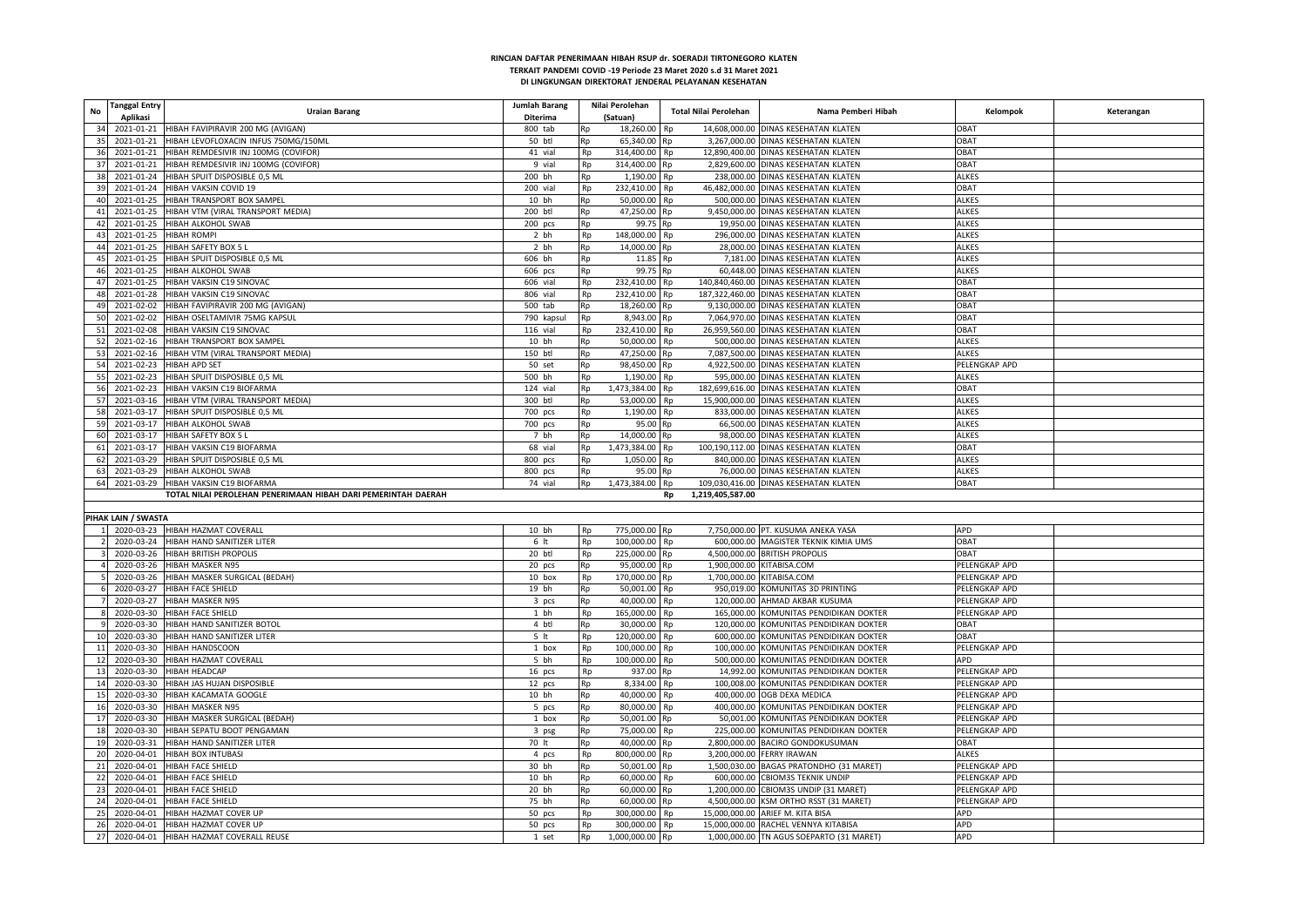| <b>Tanggal Entry</b><br>No      | <b>Uraian Barang</b>                         | Jumlah Barang   |    | Nilai Perolehan           | Total Nilai Perolehan            | Nama Pemberi Hibah                      | Kelompok      | Keterangan |
|---------------------------------|----------------------------------------------|-----------------|----|---------------------------|----------------------------------|-----------------------------------------|---------------|------------|
| Aplikasi                        |                                              | Diterima        |    | (Satuan)                  | 5.775.000.00 KORPRI RSST         |                                         | PELENGKAP APD |            |
| 28                              | 2020-04-02 HIBAH MASKER N95                  | 60 pcs          | Rp | 96,250.00 Rp              |                                  |                                         |               |            |
| 29                              | 2020-04-02 HIBAH MASKER SURGICAL (BEDAH)     | 15 box          | Rp | 175,000.00 Rp             | 2.625.000.00 KORPRI RSST         |                                         | PELENGKAP APD |            |
| 31 2020-04-03                   | <b>HIBAH FACE SHIELD</b>                     | 10 bh           | Rp | 25,000.00                 | Rp                               | 250,000.00 GKJ GONDANG KLATEN           | PELENGKAP APD |            |
| 32 2020-04-03 HIBAH FACE SHIELD |                                              | 3 bh            | Rp | 50,001.00                 | Rp                               | 150,003.00 GRACE LOKER KLATEN           | PELENGKAP APD |            |
| 33                              | 2020-04-03 HIBAH HAND SANITIZER LITER        | 5 <sub>it</sub> | Rp | 80,000.00                 | <b>Rp</b>                        | 400,000.00 GRACE LOKER KLATEN           | TABO          |            |
| 30                              | 2020-04-03 HIBAH HANDSCOON                   | 1 box           | Rp | 52.000.00 Rp              |                                  | 52.000.00 SD MUH, PRAMBANAN             | PELENGKAP APD |            |
| 34                              | 2020-04-03 HIBAH HAZMAT COVERAL              | 4 bh            | Rp | 250,000.00                | Rp                               | 1,000,000.00 KOM. BADMINTON SINGAPORE   | APD           |            |
| 35<br>2020-04-03                | HIBAH KACAMATA GOOGLE                        | 15 bh           | Rp | 15,000.00                 | Rp                               | 225,000.00 OPTIK IBRAHIM                | PELENGKAP APD |            |
| 36                              | 2020-04-03 HIBAH MASKER SURGICAL (BEDAH)     | 1 box           | Rp | 150,000.00                | Rp                               | 150,000.00 GRACE LOKER KLATEN           | PELENGKAP APD |            |
| 37                              | 2020-04-03 HIBAH MULTIVITAMIN                | 600 tab         | Rp | 667.00                    | <b>Rp</b>                        | 400,200.00 KOMUNITAS JAGO PEDULI        | TABO          |            |
| 38<br>2020-04-03                | <b>HIBAH PAKET VENISH</b>                    | 1 set           | Rp | 106,000.00                | Rp                               | 106,000.00 GRACE LOKER KLATEN           | <b>DBAT</b>   |            |
| 39                              | 2020-04-03 HIBAH SURGICAL GLOVES             | 20 psg          | Rp | 5,350.00                  | Rp                               | 107,000.00 GRACE LOKER KLATEN           | PELENGKAP APD |            |
| 40                              | 2020-04-06 HIBAH FACE SHIELD + HELM + GOOGLE | 7 set           | Rp | 300,000.00                | 2,100,000.00 WE CARE ID<br>Rp    |                                         | PELENGKAP APD |            |
|                                 | 41 2020-04-06 HIBAH HANDSCOON                | 8 box           | Rp | 60,000.00                 | <b>Rp</b>                        | 480,000.00 EVA FITRIANA SUSANTI         | PELENGKAP APD |            |
|                                 | 42 2020-04-06 HIBAH HANDSCOON                | 5 box           | Rp | 100,000.00                | 500,000.00 WE CARE ID<br>Rp      |                                         | PELENGKAP APD |            |
| 43<br>2020-04-06                | HIBAH HAZMAT COVERALI                        | 50 bh           | Rp | 100,000.00                | Rp                               | 5,000,000.00 BENGKEL DAKWAH YOGYA       | APD           |            |
| 44                              | 2020-04-06 HIBAH HAZMAT COVERALL             | 15 bh           | Rp | 200,000.00                | 3,000,000.00 WE CARE ID<br>Rp    |                                         | APD           |            |
|                                 | 45 2020-04-06 HIBAH HAZMAT COVERALL REUSE    | 5 set           | Rp | 1,000,000.00 Rp           | 5,000,000.00 WE CARE ID          |                                         | <b>APD</b>    |            |
| 46                              | 2020-04-06 HIBAH MASKER KAIN                 | 800 pcs         | Rp | 10,000.00                 | Rp                               | 8,000,000.00 BRAVO ADVENTURE            | PELENGKAP APD |            |
| 47                              | 2020-04-06 HIBAH MASKER KAIN                 | 60 pcs          |    | 10,000.00                 | Rp                               | 600,000.00 NY. HANDAYANI                | PELENGKAP APD |            |
| 48                              | 2020-04-06 HIBAH MASKER KAIN                 |                 | Rp |                           | 350,000.00 WE CARE ID            |                                         | PELENGKAP APD |            |
| 49                              |                                              | $100$ pcs       | Rp | 3,500.00<br>110,000.00 Rp | Rp                               |                                         | <b>OBAT</b>   |            |
|                                 | 2020-04-08 HIBAH HAND SANITIZER 500 ML       | 36 btl          | Rp |                           |                                  | 3,960,000.00 DPD PKS KLATEN             |               |            |
| 50<br>2020-04-08                | HIBAH HAZMAT COVERALI                        | 50 bh           | Rp | 60,000.00 Rp              |                                  | 3,000,000.00 DPD PKS KLATEN             | APD           |            |
| 51<br>2020-04-08                | HIBAH HAZMAT COVERALI                        | 100 bh          | Rp | 250,000.00                | 25,000,000.00 FKKMK UGM<br>Rp    |                                         | APD           |            |
| 52                              | 2020-04-08 HIBAH HAZMAT COVERALL             | 11 bh           | Rp | 70,000.00                 | Rp                               | 770,000.00 MUDA MUDI GABAHAN KUNDEN     | APD           |            |
| 53                              | 2020-04-08 HIBAH HAZMAT COVERALL REUSE       | 30 set          | Rp | 875,001.00                | Rp                               | 26,250,030.00 PT.MACANAN JAYA CEMERLANG | APD           |            |
| 54                              | 2020-04-08 HIBAH MASKER KAIN                 | 720 pcs         | Rp | 2,917.00 Rp               | 2.100.240.00 DIR.PK BMN          |                                         | PELENGKAP APD |            |
| 55                              | 2020-04-08 HIBAH MASKER KAIN                 | 200 pcs         | Rp | 6.001.00 Rp               |                                  | 1.200.200.00 DPD PKS KLATEN             | PELENGKAP APD |            |
| 56                              | 2020-04-08 HIBAH MASKER KAIN                 | 300 pcs         | Rp | 5,500.00 Rp               |                                  | 1,650,000.00 PT.MACANAN JAYA CEMERLANG  | PELENGKAP APD |            |
| 57                              | 2020-04-09 HIBAH FACE SHIELD                 | 50 bh           | Rp | 10,000.00                 | Rp                               | 500,000.00 ASOSIASI PRINTRIDI           | PELENGKAP APD |            |
| 58                              | 2020-04-09 HIBAH FACE SHIELD                 | 40 bh           | Rp | 50.001.00 Rp              | 2.000.040.00 KAPI-KAPI           |                                         | PELENGKAP APD |            |
| 59                              | 2020-04-09 HIBAH FACE SHIELD                 | 150 bh          | Rp | 5,000.00                  | Rp                               | 750,000.00 ROTARI CLUB                  | PELENGKAP APD |            |
| 60                              | 2020-04-09 HIBAH FACE SHIELD                 | 100 bh          | Rp | 5,000.00                  | Rp                               | 500,000.00 SMK LEONARDO KLATEN          | PELENGKAP APD |            |
| 61 2020-04-09                   | HIBAH HAND SANITIZER LITER                   | 5 <sub>it</sub> | Rp | 130,000.00                | Rp                               | 650,000.00 YAYASAN ANNE AVANTIE         | OBAT          |            |
| 2020-04-09<br>62                | <b>HIBAH HANDSCOON</b>                       | 30 box          | Rp | 60,000.00 Rp              | 1,800,000.00 KAPI-KAPI           |                                         | PELENGKAP APD |            |
| 2020-04-09<br>63                | HIBAH HAZMAT COVERALI                        | 40 bh           | Rp | 1,000,000.00              | 40.000.000.00 BANK MANDIRI<br>Rn |                                         | <b>APD</b>    |            |
| 2020-04-09<br>64                | HIBAH HAZMAT COVERALI                        | 50 bh           | Rp | 225,000.00                | Rp                               | 11,250,000.00 PT.ELANG PERKASA MADANI   | APD           |            |
| 65                              | 2020-04-09 HIBAH HAZMAT COVERALL             | 45 bh           | Rp | 100,000.00                | Rp                               | 4,500,000.00 YAYASAN ANNE AVANTIE       | APD           |            |
| 2020-04-09<br>66                | HIBAH HAZMAT COVERALL                        | 50 bh           | Rp | 200,000.00                | Rp                               | 10,000,000.00 YAYASAN BUDHA SUCI        | <b>APD</b>    |            |
| 67<br>2020-04-09                | <b>HIBAH HEADCAP</b>                         | $180$ pcs       | Rp | 750.00                    | Rp<br>135,000.00 KAPI-KAPI       |                                         | PELENGKAP APD |            |
| 68                              | 2020-04-09 HIBAH JAS HUJAN DISPOSIBLE        | $120$ pcs       | Rp | 20,000.00 Rp              | 2,400,000.00 KAPI-KAPI           |                                         | PELENGKAP APD |            |
| 2020-04-09<br>69                | HIBAH KACAMATA GOOGLE                        | 10 bh           | Rp | 15,000.00                 | 150,000.00 KAPI-KAPI<br>Ro       |                                         | PELENGKAP APD |            |
| 70                              | 2020-04-09 HIBAH MASKER SURGICAL (BEDAH)     | 11 box          | Rp | 272,727.00 Rp             | 2,999,997.00 KAPI-KAPI           |                                         | PELENGKAP APD |            |
| 2020-04-09<br><b>71</b>         | HIBAH MULTIVITAMIN                           | $200$ tab       | Rp | 667.00                    | 133,400.00 KAPI-KAPI<br>Rp       |                                         | <b>DBAT</b>   |            |
| 72<br>2020-04-09                | HIBAH SEPATU BOOT PENGAMAN                   | 16 psg          | Rp | 50,001.00                 | 800,016.00 KAPI-KAPI<br>Rp       |                                         | PELENGKAP APD |            |
| 73                              | 2020-04-09 HIBAH VTM (VIRAL TRANSPORT MEDIA) | 60 btl          | Rp | 800,000.00                | 48,000,000.00 FK-KMK UGM<br>Rp   |                                         | ALKES         |            |
| 74                              | 2020-04-13 HIBAH AZYTROMICYN 500 MG          | 150 tab         | Rp | 10,000.00                 | Rp<br>1,500,000.00 DEXA MEDIKA   |                                         | <b>DBAT</b>   |            |
| 75                              | 2020-04-13 HIBAH FACE SHIELD                 | 50 bh           | Rp | 5,000.00                  | 250,000.00 FTMD-ITB<br>Rp        |                                         | PELENGKAP APD |            |
| 76<br>2020-04-13                | HIBAH HAND SANITIZER LITER                   | 5 <sub>it</sub> | Rp | 130.000.00                | Rp                               | 650.000.00 POLRES KLATEN                | <b>DBAT</b>   |            |
| 77                              | 2020-04-13 HIBAH HANDSCHOEN/HANDSEAL         | 1,200 psg       | Rp | 4,980.00                  | Rp                               | 5,976,000.00 PT. PRIMA ALKESINDO N      | PELENGKAP APD |            |
| 78                              | 2020-04-13 HIBAH HAZMAT COVERALL             | 10 bh           | Rp | 200,000.00 Rp             |                                  | 2,000,000.00 DANIEL RIANTO              | APD           |            |
| 79                              | 2020-04-13 HIBAH HAZMAT COVERALL             |                 | Rp | 60,000.00                 |                                  | 1,500,000.00 NY. RETNO BANDUNG          | APD           |            |
|                                 |                                              | 25 bh           |    |                           | Rp                               |                                         |               |            |
| 80                              | 2020-04-13 HIBAH HYDROCLOROQUINE 200 MG      | 300 tab         | Rp | 7.000.00                  | 2,100,000.00 DEXA MEDIKA<br>Rn   |                                         | OBAT          |            |
| 81                              | 2020-04-13 HIBAH MASKER SURGICAL (BEDAH)     | 1 box           | Rp | 150,000.00                | Rp                               | 150,000.00 POLRES KLATEN                | PELENGKAP APD |            |
| 82                              | 2020-04-13 HIBAH MASKER SURGICAL (BEDAH)     | 40 box          | Rp | 192,000.00                | Rp                               | 7,680,000.00 YAYASAN BUDDHA TZU CHI     | PELENGKAP APD |            |
| 83                              | 2020-04-13 HIBAH PERIOKIN SPRAY              | 18 pcs          | Rp | 170,000.00 Rp             |                                  | 3,060,000.00 PT EXELTIS JOGJAKARTA      | OBAT          |            |
| 84                              | 2020-04-14 HIBAH ALKOHOL 300ML               | 2 btl           | Rp | 18,000.00                 | Rn                               | 36,000.00 EKS PASIEN 2018               | OBAT          |            |
| 85                              | 2020-04-14 HIBAH ESKULIN KIDS                | 12 btl          | Rp | 19,000.00                 | Rp                               | 228,000.00 EKS PASIEN 2018              | OBAT          |            |
| 86                              | 2020-04-14 HIBAH FACE SHIELD                 | 10 bh           | Rp | 100,000.00                | Rp                               | 1,000,000.00 ALUMNI SMAN1 1990          | PELENGKAP APD |            |
| 87                              | 2020-04-14 HIBAH FACE SHIELD + HELM + GOOGLE | 3 set           | Rp | 250,000.00                | Rp                               | 750,000.00 ALUMNI SMAN1 1990            | PELENGKAP APD |            |
| 88                              | 2020-04-14 HIBAH HAND SANITIZER BOTOL        | 5 btl           | Rp | 80,000.00                 | Rp                               | 400,000.00 ALUMNI SMAN1 1990            | <b>OBAT</b>   |            |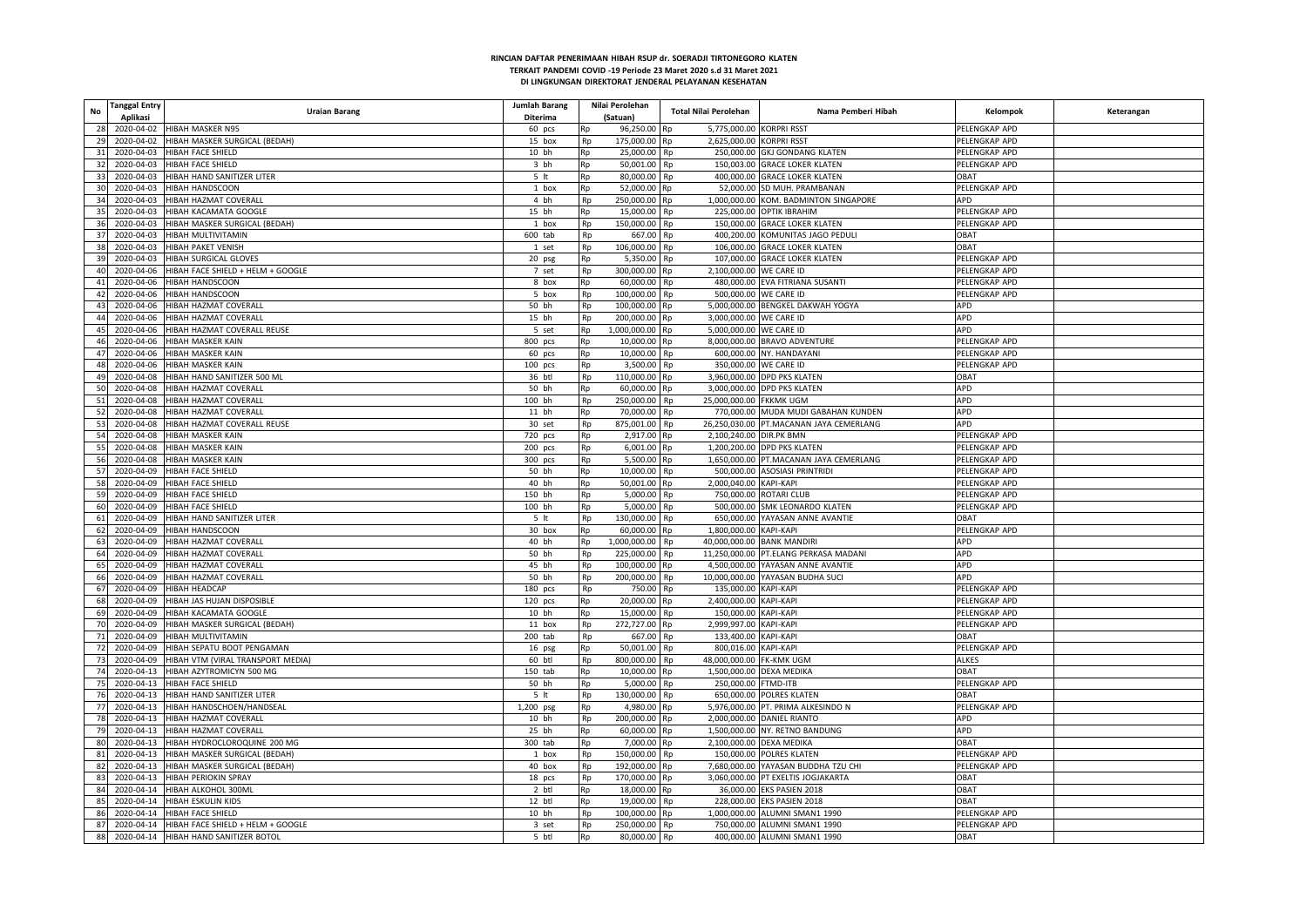| No  | <b>Tanggal Entry</b> | <b>Uraian Barang</b>                      | Jumlah Barang   |           | Nilai Perolehan | Total Nilai Perolehan          | Nama Pemberi Hibah                                                        | Kelompok                                   | Keterangan |
|-----|----------------------|-------------------------------------------|-----------------|-----------|-----------------|--------------------------------|---------------------------------------------------------------------------|--------------------------------------------|------------|
|     | Aplikasi             |                                           | Diterima        |           | (Satuan)        |                                |                                                                           |                                            |            |
| 89  | 2020-04-14           | HIBAH HAND SANITIZER BOTOL                | 12 btl          | Rp        | 10,000.00       | Rp                             | 120,000.00 EKS PASIEN 2018                                                | OBAT                                       |            |
| 90  | 2020-04-14           | HIBAH HAND SANITIZER LITER                | 5 <sub>it</sub> | Rp        | 130,000.00      | Rp                             | 650,000.00 ALUMNI SMAN1 1990                                              | <b>OBAT</b>                                |            |
| 91  | 2020-04-14           | <b>IIBAH HAZMAT COVERALI</b>              | 10 bh           | Rp        | 60,000.00       | Rp                             | 600,000.00 ALUMNI SMAN1 1990                                              | APD                                        |            |
| 92  |                      | 2020-04-14 HIBAH HAZMAT COVERALL          | 1 bh            | Rp        | 150,000.00 Rp   |                                | 150,000,00 ALUMNI SMAN1 1990                                              | APD                                        |            |
| 93  | 2020-04-14           | HIBAH HAZMAT COVERALL                     | 6 bh            | Rp        | 125,000.00      | Rp                             |                                                                           | APD<br>750,000.00 dr. FREDIE (LANGSING HD) |            |
| 94  | 2020-04-14           | HIBAH HAZMAT COVERALI                     | 15 bh           | Rp        | 250,000.00      | Rp                             | 3,750,000.00 ONSIGHT FOUNDATION                                           | APD                                        |            |
| 95  |                      | 2020-04-14 HIBAH HAZMAT COVERALL          | 10 bh           | Rp        | 100,000.00      | 1,000,000.00 THE CRAB<br>Rp    |                                                                           | APD                                        |            |
| 96  | 2020-04-14           | HIBAH HAZMAT COVERALL REUSE               | 2 set           | Rp        | 220,000.00      | Rp                             | 440,000.00 dr. FREDIE (LANGSUNG HD)                                       | APD                                        |            |
| 97  |                      | 2020-04-14 HIBAH KACAMATA GOOGLE          | 10 bh           | Rp        | 90,000.00       | Rp                             | 900,000.00 ALUMNI SMAN1 1990                                              | PELENGKAP APD                              |            |
| 98  |                      | 2020-04-14 HIBAH KACAMATA GOOGLI          | 10 bh           | Rp        | 20,000.00       | Rp                             | 200,000.00 dr. FREDIE (LANGSUNG HD)                                       | PELENGKAP APD                              |            |
| 99  | 2020-04-14           | HIBAH KACAMATA GOOGLE                     | 4 bh            | Rp        | 90,000.00       | 360,000.00 THE CRAB<br>Rp      |                                                                           | PELENGKAP APD                              |            |
| 100 |                      | 2020-04-14 HIBAH MASKER KAIN              | 60 pcs          | Rp        | 5,000.00        | Rp                             | 300,000.00 NY DYAH DAN IKA                                                | PELENGKAP APD                              |            |
| 101 | 2020-04-15           | <b>HIBAH HAZMAT COVERALL</b>              | 5 bh            | Rp        | 75,000.00       | Rp                             | 375,000.00 NY RETNO YULI HASTUTI                                          | APD                                        |            |
| 102 | 2020-04-15           | HIBAH MASKER N95                          | 40 pcs          | Rp        | 115,000.00      | Rp                             | 4,600,000.00 TN GIGIH HILMA WIJAYA                                        | PELENGKAP APD                              |            |
| 103 |                      | 2020-04-16 HIBAH HAZMAT COVERALL          | 17 bh           | Rp        | 97,059.00       | Rp                             | 1,650,003.00 MASYARAKAT RELAWAN IND                                       | APD                                        |            |
| 104 |                      | 2020-04-16 HIBAH KACAMATA GOOGLE          | 25 bh           | Rp        | 18,000.00       | Rp                             | 450,000.00 MASYARAKAT RELAWAN IND                                         | PELENGKAP APD                              |            |
| 105 |                      | 2020-04-16 HIBAH MASKER ANTI POLUTAN      | 10 bh           | Rp        | 35.588.00       | Rp                             | 355.880.00 MASYARAKAT RELAWAN IND                                         | PELENGKAP APD                              |            |
| 106 | 2020-04-16           | <b>HIBAH MASKER N95</b>                   | 7 pcs           | Rp        | 35,588.00       | Rp                             | 249,116.00 MASYARAKAT RELAWAN IND                                         | PELENGKAP APD                              |            |
| 107 | 2020-04-16           | HIBAH MASKER SURGICAL (BEDAH)             | 5 box           | Rp        | 295,000.00      | Rp                             | 1,475,000.00 MASYARAKAT RELAWAN IND                                       | PELENGKAP APD                              |            |
| 108 | 2020-04-17           | <b>HIBAH ALKOHOL 70%</b>                  | 1,000 ML        | Rp        | 30.00           | Rp                             | 30,000.00 IAI KLATEN                                                      | <b>OBAT</b>                                |            |
| 109 | 2020-04-17           | HIBAH ALKOHOL 95%                         | 1,000 ML        | Rp        | 40.00           | 40,000.00 IAI KLATEN<br>Rp     | <b>OBAT</b>                                                               |                                            |            |
| 110 | 2020-04-17           | HIBAH ALKOHOL SWAB                        | $200$ pcs       | Rp        | 260.00          | 52,000.00 IAI KLATEN<br>Rp     | <b>ALKES</b>                                                              |                                            |            |
| 111 | 2020-04-17           | <b>HIBAH APD SET</b>                      | 12 set          | Rp        | 200,000.00 Rp   |                                | 2,400,000.00 TRITUNGGAL MAHAKUDUS                                         | APD                                        |            |
| 112 | 2020-04-17           | HIBAH FACE SHIELD                         | 100 bh          | Rp        | 10,000.00       | Rp                             | 1,000,000.00 GEREJA MARIA A. CAWAS<br>PELENGKAP APD                       |                                            |            |
| 113 | 2020-04-17           | HIBAH FACE SHIELD                         | 50 bh           | Rp        | 15,000.00       | Rp                             | 750,000.00 HIBAH SMK PETRUS KANISIUS KLATEN<br>PELENGKAP APD              |                                            |            |
| 114 | 2020-04-17           | HIBAH HAND SANITIZER 100 ML               | 13 btl          | Rp        | 12,692.00       | 164,996.00 IAI KLATEN<br>Rp    | <b>OBAT</b>                                                               |                                            |            |
| 115 | 2020-04-17           | HIBAH HAND SANITIZER 500 ML               | 11 btl          | Rp        | 25,000.00       | 275,000.00 IAI KLATEN<br>Rp    | OBAT                                                                      |                                            |            |
| 156 | 2020-04-17           | HIBAH HAND SANITIZER LITER                | 2 <sub>lt</sub> | Rp        | 100,000.00      | Rp                             | OBAT<br>200.000.00 POLRES&KODIM KLATEN                                    |                                            |            |
| 116 | 2020-04-17           | HIBAH HAZMAT COVERALL                     | 25 bh           | Rp        | 125,000.00      | Rp                             | APD<br>3,125,000.00 ALUMNI '85 SMAN 1 KLATEN                              |                                            |            |
| 117 | 2020-04-17           | HIBAH HAZMAT COVERALL                     | 20 bh           | Rp        | 75,000.00       | Rp                             | 1,500,000.00 PRANIC HEALING                                               | APD                                        |            |
| 118 | 2020-04-17           | HIBAH HAZMAT COVERALL                     | 8 bh            | <b>Rp</b> | 75,000.00       | Rp                             | 600,000.00 TRITUNGGAL MAHAKUDUS                                           | APD                                        |            |
| 119 |                      | 2020-04-17 HIBAH MASKER KAIN              | 50 pcs          | Rp        | 4,000.00        | 200,000.00 TN. ANDRI<br>Rp     |                                                                           | PELENGKAP APD                              |            |
| 120 |                      | 2020-04-17 HIBAH MASKER N95               | 75 pcs          | Rp        | 115,000.00      | Rp                             | 8,625,000.00 BANK BTN KLATEN                                              | PELENGKAP APD                              |            |
| 121 | 2020-04-17           | HIBAH MASKER SURGICAL (BEDAH)             | 10 box          | Rp        | 175,000.00      | Rp                             | 1,750,000.00 PT. MONDRIAN                                                 | PELENGKAP APD                              |            |
| 122 |                      | 2020-04-18 HIBAH ALKOHOL 70%              | 2,000 ML        | Rp        | 25.00           | Rp                             | 50,000.00 IMM KLATEN                                                      | <b>TABO</b>                                |            |
| 123 | 2020-04-18           | HIBAH HANDSCOON                           | 1 box           | Rp        | 107,000.00      | Rp                             | 107,000.00 IMM KLATEN                                                     | PELENGKAP APD                              |            |
| 124 | 2020-04-18           | HIBAH HAZMAT COVERALL                     | 9 bh            | Rp        | 44,444.00       | Rp                             | 399,996.00 IMM KLATEN                                                     | <b>APD</b>                                 |            |
| 125 |                      | 2020-04-20 HIBAH FACE SHIELD              | 40 bh           | Rp        | 50,001.00       | Rp                             | 2,000,040.00 PADMA WIJAYA PEDULI                                          | PELENGKAP APD                              |            |
| 126 | 2020-04-20           | HIBAH FACE SHIELD                         | 49 bh           | Rp        | 30,000.00       | 1,470,000.00 PP KAGAMA<br>Rp   |                                                                           | PELENGKAP APD                              |            |
| 127 | 2020-04-20           | HIBAH HANDSCOON                           | 3 box           | Rp        | 100,000.00      | Rp                             | 300,000.00 PADMA WIJAYA PEDULI                                            | PELENGKAP APD                              |            |
| 128 | 2020-04-20           | <b>HIBAH HANDSCOON</b>                    | 2 box           | Rp        | 120,000.00      | Rp                             | 240,000.00 PP KAGAMA                                                      | PELENGKAP APD                              |            |
| 129 | 2020-04-20           | HIBAH HANDSCOON                           | 5 box           | Rp        | 120,000.00      | Rp                             | 600,000.00 PT.MACANANJAYA CEMERLANG                                       | PELENGKAP APD                              |            |
| 130 |                      | 2020-04-20 HIBAH HANDSCOON                | 5 box           | Rp        | 100,000.00      | Rp                             | 500,000.00 PT.MACANANJAYA CEMERLANG                                       | PELENGKAP APD                              |            |
| 131 | 2020-04-20           | HIBAH HAZMAT COVER UP                     | 30 pcs          | Rp        | 25,000.00       | Rp                             | 750,000.00 PP KAGAMA                                                      | APD                                        |            |
| 132 | 2020-04-20           | HIBAH HAZMAT COVERALI                     | 6 bh            | Rp        | 250,000.00      | Rp                             | APD<br>1,500,000.00 NY. LINDA SUSANTI                                     |                                            |            |
| 133 |                      | 2020-04-20 HIBAH HAZMAT COVERALL          | 45 bh           | Rp        | 44,444.00       | Rp                             | 1,999,980.00 PADMA WIJAYA PEDULI                                          | APD                                        |            |
| 134 | 2020-04-20           | <b>HIBAH HAZMAT COVERALL</b>              | 50 bh           | Rp        | 150,000.00      | 7,500,000.00 PP KAGAMA<br>Rp   |                                                                           | APD                                        |            |
| 135 | 2020-04-20           | HIBAH HAZMAT COVERALL                     | 100 bh          | Rp        | 5,060.00        | Rp                             | 506,000.00 TN. GAGUK RISDIANTO                                            | APD                                        |            |
| 136 | 2020-04-20           | <b>HIBAH HEADCAP</b>                      | 100 pcs         | Rp        | 1,200.00        | Rp                             | 120,000.00 PP KAGAMA                                                      | PELENGKAP APD                              |            |
| 137 | 2020-04-20           | <b>HIBAH HEADCAP</b>                      | 500 pcs         | Rp        | 1,200.00        | Rp                             | 600,000.00 PT.MACANANJAYA CEMERLANG                                       | PELENGKAP APD                              |            |
| 138 |                      | 2020-04-20 HIBAH MASKER KAIN              | $100$ pcs       | Rp        | 5,000.00        | Rp                             | 500,000.00 TN. IBNU HERMAWAN                                              | PELENGKAP APD                              |            |
| 139 | 2020-04-20           | HIBAH MASKER SURGICAL (BEDAH)             | 2 box           |           | 302,500.00      | Rp                             | 605,000.00 PP KAGAMA                                                      | PELENGKAP APD                              |            |
|     | 2020-04-20           | HIBAH MASKER SURGICAL (BEDAH)             | 10 box          | Rp        |                 |                                |                                                                           |                                            |            |
| 140 |                      |                                           |                 | Rp        | 302,500.00      | Rp                             | 3,025,000.00 PT.MACANANJAYA CEMERLANG<br>2,500,000.00 INDONESIA BERTAUHID | PELENGKAP APD                              |            |
| 141 |                      | 2020-04-21 HIBAH FACE SHIELD              | 10 bh           | Rp        | 250,000.00      | Rp                             |                                                                           | PELENGKAP APD                              |            |
| 142 | 2020-04-21           | HIBAH FACE SHIELD                         | 100 bh          | Rp        | 20,000.00       | Rp                             | 2,000,000.00 PBR PEDULI PARAMEDIS                                         | PELENGKAP APD                              |            |
| 143 |                      | 2020-04-21 HIBAH HANDSCHOEN/HANDSEAL      | $200$ psg       | Rp        | 950.00          | <b>Rp</b>                      | 190.000.00 INDONESIA BERTAUHID                                            | PELENGKAP APD                              |            |
| 144 | 2020-04-21           | HIBAH HAZMAT COVERALL                     | 50 bh           | Rp        | 200,000.00      | Rp<br>10,000,000.00 BNI KLATEN |                                                                           | APD                                        |            |
| 145 | 2020-04-21           | HIBAH HAZMAT COVERALL                     | 40 bh           | Rp        | 75,000.00       | Rp                             | 3,000,000.00 MASY. PEDULI COVID<br>APD                                    |                                            |            |
| 146 |                      | 2020-04-21 HIBAH HAZMAT COVERALL REUSE    | 10 set          | Rp        | 1,000,000.00    | Rp                             | 10,000,000.00 GERAKAN BERBAGI KEBAIKAN                                    | APD                                        |            |
|     |                      | 147 2020-04-21 HIBAH HEADCAP              | 200 pcs         | Rp        | 900.00          | Rp                             | 180,000.00 INDONESIA BERTAUHID                                            | PELENGKAP APD                              |            |
|     |                      | 148 2020-04-21 HIBAH JAS HUJAN DISPOSIBLE | $100$ pcs       | Rp        | 4,400.00        | Rp                             | 440,000.00 INDONESIA BERTAUHID                                            | PELENGKAP APD                              |            |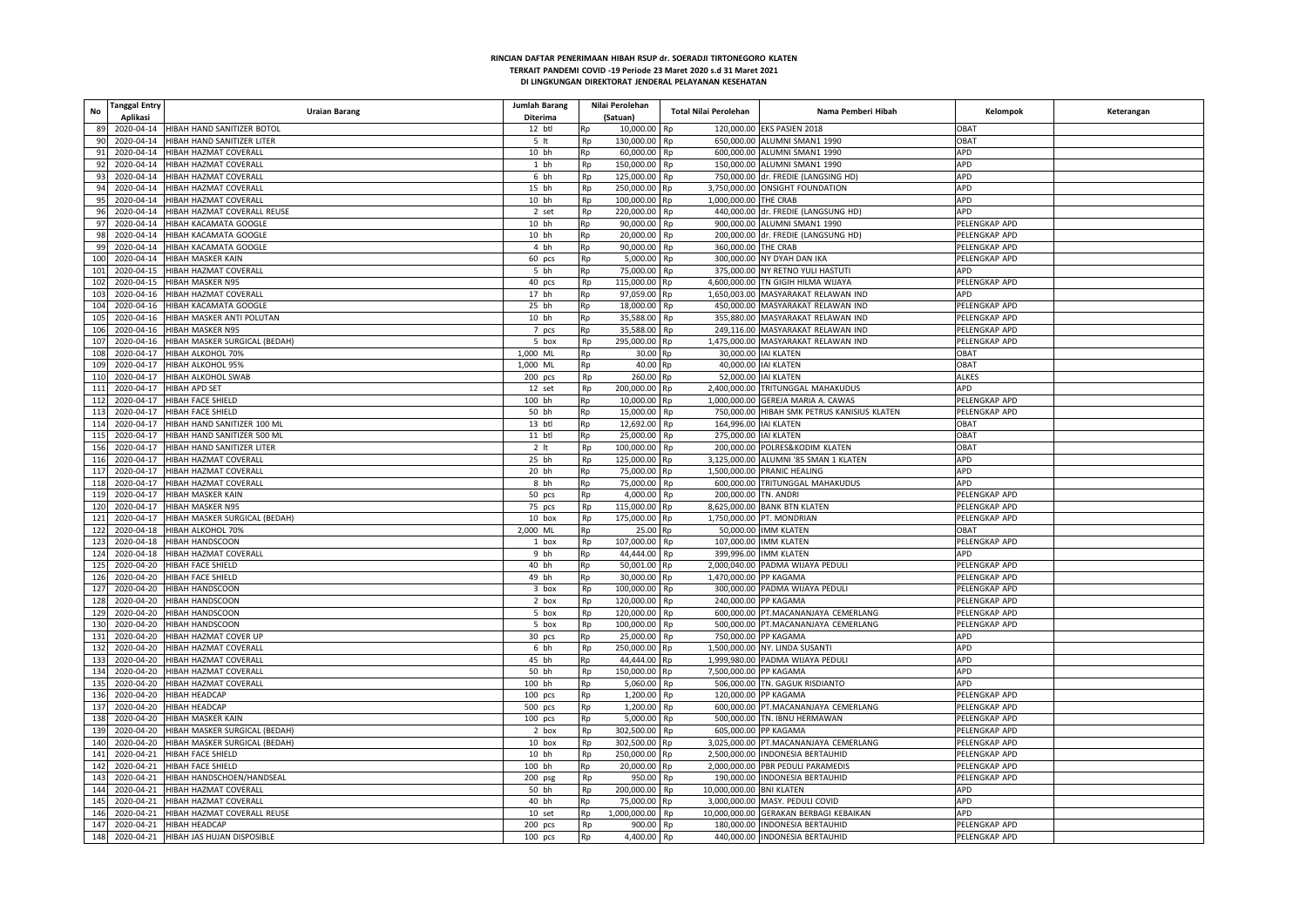| <b>Tanggal Entry</b><br>No | <b>Uraian Barang</b>                     | Jumlah Barang   |          | Nilai Perolehan            | <b>Total Nilai Perolehan</b>      | Nama Pemberi Hibah                         | Kelompok      | Keterangan |
|----------------------------|------------------------------------------|-----------------|----------|----------------------------|-----------------------------------|--------------------------------------------|---------------|------------|
| Aplikasi                   |                                          | Diterima        |          | (Satuan)                   |                                   |                                            |               |            |
| 149                        | 2020-04-21 HIBAH MASKER N95              | 40 pcs          | Rp       | 140,000.00 Rp              |                                   | 5,600,000.00 INDONESIA BERTAUHID           | PELENGKAP APD |            |
| 150                        | 2020-04-22 HIBAH HAND SANITIZER 125 ML   | 1,008 pcs       | Rp       | 25,000.00                  | Rp<br>25.200.000.00 MSD PROJECTS  |                                            | <b>OBAT</b>   |            |
| 151                        | 2020-04-22 HIBAH HANDSCOON               | 10 box          | Rp       | 60,000.00                  | Rp                                | 600,000.00 KOPERASI BINA SEHAT             | PELENGKAP APD |            |
| 152                        | 2020-04-22 HIBAH HAZMAT COVERALL REUSE   | 15 set          | Rp       | 150,000.00 Rp              | 2,250,000.00 dr. ANDO             |                                            | APD           |            |
| 153                        | 2020-04-22 HIBAH HAZMAT COVERALL REUSE   | 30 set          | Rp       | 1,000,000.00               | Rp                                | 30,000,000.00 POLRES KLATEN                | <b>APD</b>    |            |
| 154<br>2020-04-22          | <b>HIBAH THERMO GUN</b>                  | 1 UNIT          | Rp       | 1,400,000.00               | Rp                                | 1,400,000.00 KOPERASI BINA SEHAT           | ALKES         |            |
| 155                        | 2020-04-23 HIBAH FACE SHIELD             | 20 bh           | Rp       | 10,000.00                  | Rp                                | 200,000.00 KITA BISA.COM                   | PELENGKAP APD |            |
| 157                        | 2020-04-23 HIBAH HAZMAT COVERALL         | 50 bh           | Rp       | 250,000.00                 | 12,500,000.00 KITA BISA.COM<br>Rp |                                            | APD           |            |
| 158                        | 2020-04-23 HIBAH HAZMAT COVERALL REUSE   | 17 set          | Rp       | 250,000.00                 | Rn                                | 4,250,000.00 HIBAH ALM AKT 2000 UPNV YOGYA | APD           |            |
| 159                        | 2020-04-23 HIBAH HEADCAP                 | 340 pcs         | Rp       | 706.00                     | Rp                                | 240,040.00 TN. MARGONO                     | PELENGKAP APD |            |
| 160                        | 2020-04-23 HIBAH MASKER ANTI POLUTAN     | 108 bh          | Rp       | 5,157.00                   | Rp                                | 556,956.00 TN. MARGONO                     | PELENGKAP APD |            |
| 161                        | 2020-04-23 HIBAH MASKER KAIN             | 20 pcs          | Rp       | 5,157.00                   | Rp                                | 103,140.00 TN. MARGONO                     | PELENGKAP APD |            |
| 162                        | 2020-04-23 HIBAH MULTIVITAMIN            |                 |          |                            |                                   |                                            | OBAT          |            |
| 163                        | 2020-04-24 HIBAH HAZMAT COVERALL         | 25 tab<br>25 bh | Rp<br>Rp | 10,000.00<br>200,000.00 Rp | Rp<br>5,000,000.00 ISA COVID 19   | 250,000.00 HIBAH ALM AKT 2000 UPNV YOGYA   | APD           |            |
|                            |                                          |                 |          |                            |                                   |                                            |               |            |
| 164                        | 2020-04-27 HIBAH CHLOROQUIN              | 1,000 tab       | Rp       | 3,300.00 Rp                |                                   | 3,300,000.00 PT. DEXA MEDICA               | <b>ALKES</b>  |            |
| 165<br>2020-04-27          | HIBAH FACE SHIELD                        | 10 bh           | Rp       | 50,001.00                  | Rp                                | 500,010.00 DANA SESAMA&BAHASUTA            | PELENGKAP APD |            |
| 166                        | 2020-04-27 HIBAH FACE SHIELD             | 12 bh           | Rp       | 50,001.00                  | Rp                                | 600,012.00 HIBAH DOMPET DHUAFA             | PELENGKAP APD |            |
| 167<br>2020-04-27          | <b>HIBAH HAND WASH</b>                   | 2 gln           | Rp       | 400,000.00                 | Rp                                | 800,000.00 RELAWAN SOLO                    | TABO          |            |
| 168<br>2020-04-27          | HIBAH HANDSCOON                          | 2 box           | Rp       | 300,000.00                 | Rp                                | 600,000.00 DANA SESAMA&BAHASUTA            | PELENGKAP APD |            |
| 169                        | 2020-04-27 HIBAH HAZMAT COVERALL         | 3 bh            | Rp       | 100,000.00                 | Rp                                | 300,000.00 DANA SESAMA&BAHASUTA            | <b>APD</b>    |            |
| 170<br>2020-04-27          | HIBAH HAZMAT COVERALI                    | 40 bh           | Rp       | 250,000.00                 | Rp                                | 10,000,000.00 HIBAH DOMPET DHUAFA          | <b>APD</b>    |            |
| 171<br>2020-04-27          | HIBAH HAZMAT COVERALL                    | 20 bh           | Rp       | 75,000.00 Rp               |                                   | 1,500,000.00 MUALAF CENTER                 | <b>APD</b>    |            |
| 172<br>2020-04-27          | HIBAH HAZMAT COVERALL                    | 6 bh            | Rp       | 83,334.00 Rp               | 500,004.00 PT. AKARI              |                                            | APD           |            |
| 173<br>2020-04-27          | HIBAH HAZMAT COVERALI                    | 25 bh           | Rp       | 150,000.00                 | Rp                                | 3,750,000.00 PT. DIAN JAYA BARU            | APD           |            |
| 174                        | 2020-04-27 HIBAH KACAMATA GOOGLE         | 2 bh            | Rp       | 25,000.00                  | Rn                                | 50,000.00 DANA SESAMA&BAHASUTA             | PELENGKAP APD |            |
| 175                        | 2020-04-27 HIBAH MASKER KAIN             | 1,000 pcs       | Rp       | 2,917.00 Rp                |                                   | 2,917,000.00 TN. AMINA ALI ZEN             | PELENGKAP APD |            |
| 176<br>2020-04-27          | <b>HIBAH MASKER N95</b>                  | 20 pcs          | Rp       | 115,000.00 Rp              | 2,300,000.00 PT. AMSA             |                                            | PELENGKAP APD |            |
| 177                        | 2020-04-27 HIBAH MASKER SURGICAL (BEDAH) | 4 box           | Rp       | 137,500.00                 | Rp                                | 550,000.00 DANA SESAMA&BAHASUTA            | PELENGKAP APD |            |
| 178                        | 2020-04-27 HIBAH MASKER SURGICAL (BEDAH) | 2 box           | Rp       | 137,500.00                 | Rp                                | 275,000.00 HIBAH DOMPET DHUAFA             | PELENGKAP APD |            |
| 179                        | 2020-04-28 HIBAH FACE SHIELD             | 1 bh            | Rp       | 100,000.00                 | 100,000.00 FK IMS<br>Rp           |                                            | PELENGKAP APD |            |
| 180                        | 2020-04-28 HIBAH FACE SHIELD             | 5 bh            | Rp       | 50,001.00                  | 250,005.00 UNY PEDULI<br>Rp       |                                            | PELENGKAP APD |            |
| 181                        | 2020-04-28 HIBAH HAND SANITIZER LITER    | 5 <sub>it</sub> | Rp       | 200,000.00                 | 1,000,000.00 GOJEK<br>Rp          |                                            | OBAT          |            |
| 182                        | 2020-04-28 HIBAH HAZMAT COVERALL         | 30 bh           | Rp       | 100,000.00 Rp              | 3,000,000.00 FK IMS               |                                            | APD           |            |
| 183<br>2020-04-28          | <b>HIBAH HAZMAT COVERALL</b>             | 4 bh            | Rp       | 80,000.00                  | Rp<br>320,000.00 GOJEK            |                                            | APD           |            |
| 184<br>2020-04-28          | HIBAH HAZMAT COVERALL                    | 20 bh           | Rp       | 250,000.00 Rp              |                                   | 5,000,000.00 PADMANABA 89 PEDULI           | APD           |            |
| 185                        | 2020-04-28 HIBAH HAZMAT COVERALL REUSE   | 4 set           |          | 125,000.00                 | 500,000.00 GOJEK<br>Rp            |                                            | APD           |            |
| 186                        | 2020-04-28 HIBAH HAZMAT COVERALL REUSE   |                 | Rp       |                            | 1,000,000.00 UNY PEDULI           |                                            | APD           |            |
|                            |                                          | 5 set           | Rp       | 200,000.00                 | Rp                                |                                            |               |            |
| 187                        | 2020-04-28 HIBAH HEADCAP                 | 100 pcs         | Rp       | 1,250.00                   | Rp                                | 125,000.00 PADMANABA 89 PEDULI             | PELENGKAP APD |            |
| 188                        | 2020-04-28 HIBAH KACAMATA GOOGLE         | 20 bh           | Rp       | 50.001.00 Rp               |                                   | 1.000.020.00 PADMANABA 89 PEDULI           | PELENGKAP APD |            |
| 189                        | 2020-04-28 HIBAH MASKER KAIN             | 5 pcs           | Rp       | 5,000.00                   | Rp                                | 25,000.00 UNY PEDULI                       | PELENGKAP APD |            |
| 190                        | 2020-04-28 HIBAH MASKER N95              | 40 pcs          | Rp       | 75,000.00 Rp               | 3,000,000.00 FK IMS               |                                            | PELENGKAP APD |            |
| 191                        | 2020-04-28 HIBAH MASKER N95              | 20 pcs          | Rp       | 1,640.00                   |                                   | 32,800.00 PADMANABA 89 PEDULI              | PELENGKAP APD |            |
| 192                        | 2020-04-29 HIBAH FACE SHIELD             | 10 bh           | Rp       | 50.001.00                  | Rp                                | 500.010.00 GOODSFORGOOD.ID                 | PELENGKAP APD |            |
| 193                        | 2020-04-29 HIBAH HAND SANITIZER LITER    | 20 lt           | Rp       | 100,000.00                 | Rp                                | 2,000,000.00 HIBAH HIMPUNAN LAUNDRY IND    | OBAT          |            |
| 194                        | 2020-04-29 HIBAH HANDSCOON               | 2 box           | Rp       | 52,000.00                  | Rp                                | 104,000.00 GOODSFORGOOD.ID                 | PELENGKAP APD |            |
| 195                        | 2020-04-29 HIBAH HAZMAT COVERALL         | 130 bh          | Rp       | 100,000.00                 | Rp                                | 13,000,000.00 GOODSFORGOOD.ID              | APD           |            |
| 196                        | 2020-04-29 HIBAH HAZMAT COVERALI         | 8 bh            | Rp       | 75,000.00                  | Rp                                | 600,000.00 GOODSFORGOOD.ID                 | APD           |            |
| 197                        | 2020-04-29 HIBAH HAZMAT COVERALL         | 5 bh            | Rp       | 75,000.00                  | Rp                                | 375,000.00 HIBAH HIMPUNAN LAUNDRY IND      | APD           |            |
| 198                        | 2020-04-29 HIBAH HEADCAP                 | 200 pcs         | Rp       | 1,250.00                   | Rp                                | 250,000.00 GOODSFORGOOD.ID                 | PELENGKAP APD |            |
| 199                        | 2020-04-29 HIBAH MASKER ANTI POLUTAN     | 52 bh           | Rp       | 5,009.00                   | Rp                                | 260,468.00 HIBAH HIMPUNAN LAUNDRY IND      | PELENGKAP APD |            |
| 200                        | 2020-04-29 HIBAH MASKER KAIN             | 12 pcs          | Rp       | 5,000.00 Rp                |                                   | 60,000.00 HIBAH HIMPUNAN LAUNDRY IND       | PELENGKAP APD |            |
| 201                        | 2020-04-29 HIBAH MASKER N95              | $150$ pcs       | Rp       | 1,640.00                   | Rp                                | 246,000.00 GOODSFORGOOD.ID                 | PELENGKAP APD |            |
| 202                        | 2020-04-29 HIBAH MASKER SURGICAL (BEDAH) | 15 box          | Rp       | 180,000.00                 | Rn                                | 2,700,000.00 GOODSFORGOOD.ID               | PELENGKAP APD |            |
| 203                        | 2020-04-29 HIBAH THERMO GUN              | 1 UNIT          | Rp       | 1,400,000.00 Rp            |                                   | 1,400,000.00 GOODSFORGOOD.ID               | ALKES         |            |
| 204                        | 2020-04-30 HIBAH APD SET                 | 20 set          | Rp       | 45,000.00                  | Rp                                | 900,000.00 POLRES DAN KODIM                | APD           |            |
| 205                        | 2020-04-30 HIBAH FACE SHIELD             | 13 bh           | Rp       | 50.001.00                  | Rp<br>650,013.00 LIONS CIF        |                                            | PELENGKAP APD |            |
| 206                        | 2020-04-30 HIBAH FACE SHIELD             | 5 bh            | Rp       | 50,001.00                  | 250,005.00 UKHS<br>Rp             |                                            | PELENGKAP APD |            |
| 207                        | 2020-04-30 HIBAH HANDSCHOEN/HANDSEAL     |                 |          | 5,350.00                   | 37,450.00 LIONS CIF               |                                            | PELENGKAP APD |            |
| 208                        | 2020-04-30 HIBAH HAZMAT COVERALL         | 7 psg<br>17 bh  | Rp       | 250,000.00 Rp              | 4,250,000.00 LIONS CIF            |                                            | APD           |            |
|                            |                                          |                 | Rp       |                            |                                   |                                            |               |            |
|                            | 209 2020-04-30 HIBAH HAZMAT COVERALL     | 50 bh           | Rp       | 100,000.00 Rp              |                                   | 5,000,000.00 TEAM MYDREAMGOODIES           | APD           |            |
|                            | 210 2020-04-30 HIBAH HAZMAT COVERALL     | 10 bh           | Rp       | 250,000.00 Rp              | 2,500,000.00 UKHS                 |                                            | <b>APD</b>    |            |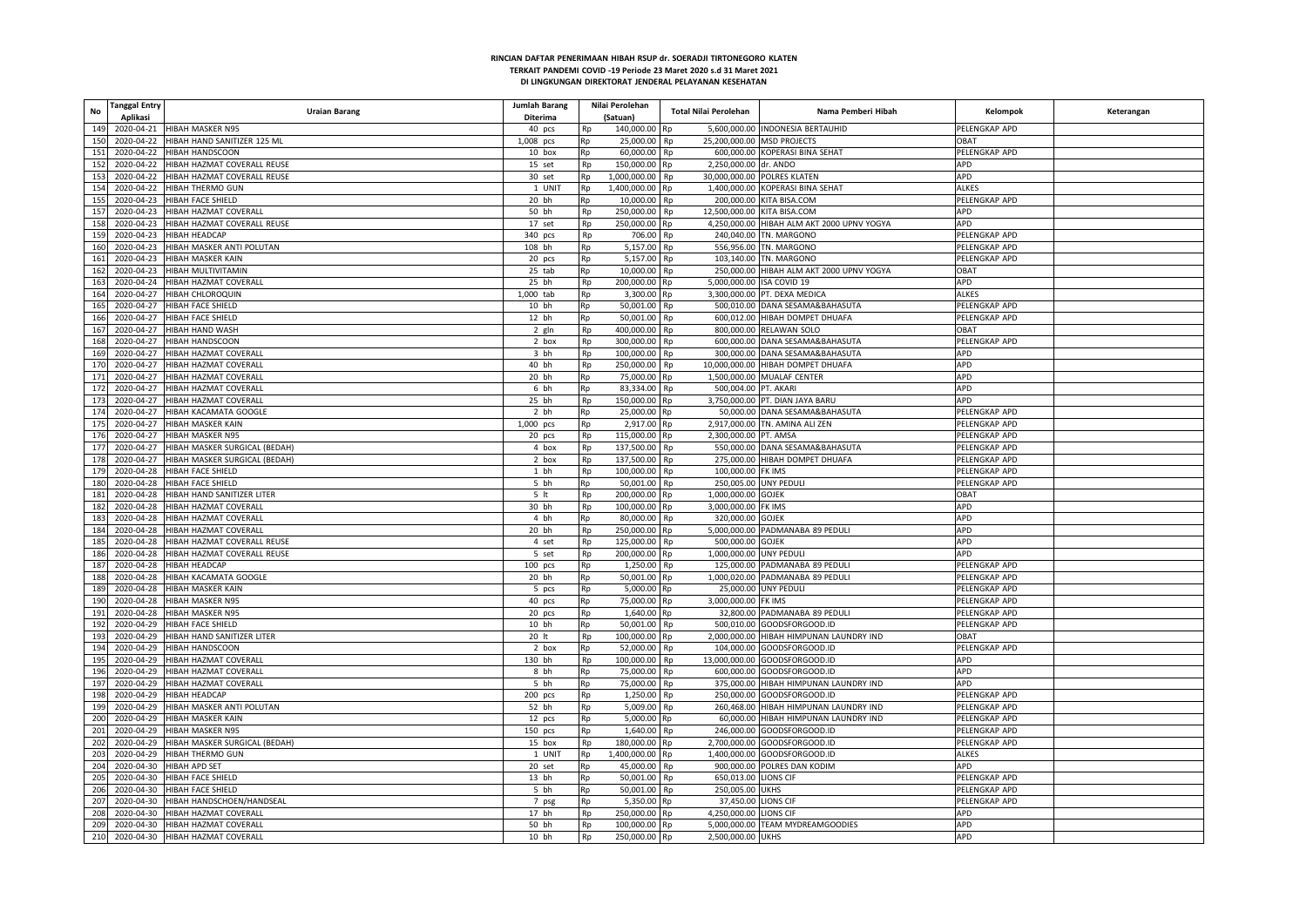| <b>Tanggal Entry</b><br><b>No</b><br>Aplikasi | <b>Uraian Barang</b>                     | Jumlah Barang<br>Diterima |    | Nilai Perolehan<br>(Satuan) | Total Nilai Perolehan                 | Nama Pemberi Hibah                             | Kelompok      | Keterangan |
|-----------------------------------------------|------------------------------------------|---------------------------|----|-----------------------------|---------------------------------------|------------------------------------------------|---------------|------------|
| 211                                           | 2020-04-30 HIBAH KACAMATA GOOGLE         | 10 bh                     |    | 75,000.00 Rp                | 750,000.00 UKHS                       |                                                | PELENGKAP APD |            |
|                                               |                                          |                           | Rp |                             |                                       |                                                |               |            |
| 212                                           | 2020-04-30 HIBAH MASKER SURGICAL (BEDAH) | 1 box                     | Rp | 137,500.00                  | 137,500.00 LIONS CIF<br>Rp            |                                                | PELENGKAP APD |            |
| 213                                           | 2020-04-30 HIBAH MASKER SURGICAL (BEDAH) | 3 box                     | Rp | 180,000.00 Rp               |                                       | 540,000.00 POLRES DAN KODIM                    | PELENGKAP APD |            |
| 214                                           | 2020-05-01 HIBAH COVER SHOES             | 500 psg                   | Rp | 4,418.00 Rp                 |                                       | 2,209,000.00 KOMITE MEDIK RSST (02 APRIL 2020) | PELENGKAP APD |            |
| 215                                           | 2020-05-01 HIBAH FACE SHIELD             | 11 bh                     | Rp | 7,000.00 Rp                 |                                       | 77,000.00 KOMITE MEDIK RSST (02 APRIL 2020)    | PELENGKAP APD |            |
| 216                                           | 2020-05-01 HIBAH HAZMAT COVER UP         | $10$ pcs                  | Rp | 45.000.00                   | Rp                                    | 450.000.00 KOMITE MEDIK RSST (02 APRIL 2020)   | APD           |            |
| 217<br>2020-05-01                             | HIBAH HAZMAT COVERALI                    | 20 bh                     | Rp | 37,500.00                   | Rp                                    | 750,000.00 KOMITE MEDIK RSST (02 APRIL 2020)   | APD           |            |
| 218<br>2020-05-01                             | HIBAH MASKER N95                         | 73 pcs                    | Rp | 100,000.00                  | Rp                                    | 7,300,000.00 KOMITE MEDIK RSST (02 APRIL 2020) | PELENGKAP APD |            |
| 219                                           | 2020-05-01 HIBAH MASKER N95              | 25 pcs                    | Rp | 100,000.00                  | Rp                                    | 2,500,000.00 RELAWAN G.L (21 APRIL 2020)       | PELENGKAP APD |            |
| 220                                           | 2020-05-04 HIBAH COVER SHOES             | 60 psg                    | Rp | 10,000.00                   | <b>Rp</b><br>600,000.00 PT. AAM       |                                                | PELENGKAP APD |            |
| 221<br>2020-05-04                             | <b>HIBAH FACE SHIELD</b>                 | 7 bh                      | Rp | 15,000.00                   | Rp                                    | 105,000.00 IKATAN ALUMNI UNS                   | PELENGKAP APD |            |
| 222                                           | 2020-05-04 HIBAH FACE SHIELD             | 50 bh                     | Rp | 25,000.00                   | Rp                                    | 1,250,000.00 PRODI ARSITEK UNS                 | PELENGKAP APD |            |
| 223                                           | 2020-05-04 HIBAH FACE SHIELD             | 21 bh                     | Rp | 30,000.00                   | 630,000.00 PT. AAM<br>Rp              |                                                | PELENGKAP APD |            |
| 224                                           | 2020-05-04 HIBAH HAND SANITIZER LITER    | 10 <sup>h</sup>           | Rp | 979,216.00                  | Rp                                    | 9,792,160.00 PT. VALUE LM (30 APRIL 2020)      | OBAT          |            |
|                                               |                                          |                           |    |                             |                                       |                                                |               |            |
| 225                                           | 2020-05-04 HIBAH HANDSCHOEN/HANDSEAL     | 5 psg                     | Rp | 35,500.00                   | Rp                                    | 177,500.00 SMAN 1 ANGKATAN 99                  | PELENGKAP APD |            |
| 226                                           | 2020-05-04 HIBAH HAZMAT COVERALI         | 50 bh                     | Rp | 100,000.00                  | Rp                                    | 5,000,000.00 HIBAH SMAN 1 ANGKATAN 90          | APD           |            |
| 227                                           | 2020-05-04 HIBAH HAZMAT COVERALL         | 20 bh                     | Rp | 100,000.00 Rp               |                                       | 2,000,000.00 IKATAN ALUMNI UNS                 | APD           |            |
|                                               | 228 2020-05-04 HIBAH HAZMAT COVERALL     | 5 bh                      | Rp | 100,000.00 Rp               |                                       | 500,000.00 PRODI ARSITEK UNS                   | <b>APD</b>    |            |
| 229                                           | 2020-05-04 HIBAH HAZMAT COVERALL         | 30 bh                     | Rp | 150,000.00                  | 4,500,000.00 PT. AAM<br>Rp            |                                                | APD           |            |
| 230                                           | 2020-05-04 HIBAH HEADCAP                 | 60 pcs                    | Rp | 1,200.00                    | 72,000.00 PT. AAM<br>Rp               |                                                | PELENGKAP APD |            |
| 231                                           | 2020-05-04 HIBAH KACAMATA GOOGLE         | 10 bh                     | Rp | 40,000.00                   | Rp                                    | 400,000.00 IKATAN ALUMNI UNS                   | PELENGKAP APD |            |
| 232                                           | 2020-05-04 HIBAH KACAMATA GOOGLE         | 36 bh                     | Rp | 40,000.00 Rp                | 1.440.000.00 PT. AAM                  |                                                | PELENGKAP APD |            |
| 233<br>2020-05-04                             | HIBAH MASKER ANTI POLUTAN                | 10 bh                     | Rp | 6,050.00                    | Rp                                    | 60,500.00 IKATAN ALUMNI UNS                    | PELENGKAP APD |            |
| 234<br>2020-05-04                             | HIBAH MASKER KAIN                        | 216 pcs                   | Rp | 2,917.00                    | R <sub>n</sub>                        | 630,072.00 TN. DAWAM (30 APRIL 2020)           | PELENGKAP APD |            |
| 235                                           | 2020-05-04 HIBAH MASKER N95              | 5 pcs                     | Rp | 95,000.00                   | Rp                                    | 475,000.00 IKATAN ALUMNI UNS                   | PELENGKAP APD |            |
| 236                                           | 2020-05-04 HIBAH MASKER N95              | 15 pcs                    | Rp | 95,000.00                   | Rp                                    | 1,425,000.00 SMAN 1 ANGKATAN 99                | PELENGKAP APD |            |
| 237                                           | 2020-05-04 HIBAH MULTIVITAMIN            | 600 tab                   | Rp | 2.600.00                    | 1.560.000.00 PT. AAM<br><b>Rp</b>     |                                                | <b>DBAT</b>   |            |
| 238<br>2020-05-05                             |                                          |                           |    | 214.500.00                  | 2.145.000.00 KALBE FARMA<br><b>Rn</b> |                                                | <b>DBAT</b>   |            |
|                                               | HIBAH CERNEVIT MULTIVITAMIN INJ          | 10 vial                   | Rp |                             |                                       |                                                |               |            |
| 239                                           | 2020-05-05 HIBAH COVER SHOES             | 76 psg                    | Rp | 10,000.00                   | Rp                                    | 760,000.00 SMPN 1 ANGKATAN 94                  | PELENGKAP APD |            |
| 240                                           | 2020-05-06 HIBAH HAND SANITIZER 500 ML   | 3 btl                     | Rp | 50,001.00                   | Rp                                    | 150,003.00 POLTEKES SURAKARTA                  | <b>OBAT</b>   |            |
| 241                                           | 2020-05-06 HIBAH HAZMAT COVERALL         | 5 bh                      | Rp | 75,000.00                   | <b>Rp</b>                             | 375.000.00 POLTEKES SURAKARTA                  | <b>APD</b>    |            |
| 242                                           | 2020-05-06 HIBAH MASKER ANTI POLUTAN     | 100 bh                    | Rp | 5,000.00                    | Rp                                    | 500,000.00 POLTEKES SURAKARTA                  | PELENGKAP APD |            |
| 243                                           | 2020-05-08 HIBAH COVER SHOES             | 10 psg                    | Rp | 10,000.00                   | Rp                                    | 100,000.00 NY. SILVIA DAN DONATUR              | PELENGKAP APD |            |
| 244                                           | 2020-05-08 HIBAH FACE SHIELD             | 75 bh                     | Rp | 15,000.00                   | Rp                                    | 1,125,000.00 ALUMNI ITB 2001                   | PELENGKAP APD |            |
| 245                                           | 2020-05-08 HIBAH FACE SHIELD             | 50 bh                     | Rp | 15,000.00                   | Rn                                    | 750,000.00 ROTARI CLUB                         | PELENGKAP APD |            |
| 246<br>2020-05-08                             | HIBAH FACE SHIELD + HELM + GOOGLE        | 25 bh                     | Rp | 23,000.00                   | Rp                                    | 575,000.00 NY. SILVIA DAN DONATUR              | PELENGKAP APD |            |
| 247<br>2020-05-08                             | HIBAH HAND SANITIZER 500 ML              | 1 btl                     | Rp | 50,001.00                   | Rp                                    | 50,001.00 NY. SILVIA DAN DONATUR               | OBAT          |            |
| 248                                           | 2020-05-08 HIBAH HANDSCOON               | 4 box                     | Rp | 102,000.00                  | Rp                                    | 408,000.00 NY. SILVIA DAN DONATUR              | PELENGKAP APD |            |
| 249<br>2020-05-08                             | HIBAH HAZMAT COVERALI                    | 5 bh                      | Rp | 100,000.00                  | <b>Rp</b>                             | 500,000.00 NY. SILVIA DAN DONATUR              | APD           |            |
| 250<br>2020-05-08                             | HIBAH HAZMAT COVERALL REUSE              | 20 set                    | Rp | 100,000.00                  | 2,000,000.00 ROTARI CLUB<br>Rp        |                                                | APD           |            |
| 251                                           | 2020-05-08 HIBAH HEADCAP                 | $100$ pcs                 | Rp | 1,200.00                    | Rp                                    | 120,000.00 NY. SILVIA DAN DONATUR              | PELENGKAP APD |            |
| 252                                           | 2020-05-08 HIBAH KACAMATA GOOGLE         | 5 bh                      | Rp | 75,000.00                   | Ro                                    | 375,000.00 NY. SILVIA DAN DONATUR              | PELENGKAP APD |            |
| 253                                           | 2020-05-08 HIBAH MASKER N95              | 6 pcs                     | Rp | 80,000.00                   | Rp                                    | 480,000.00 PERSI JATENG                        | PELENGKAP APD |            |
| 254<br>2020-05-08                             | <b>HIBAH MASKER N95</b>                  | 40 pcs                    |    | 26,000.00                   |                                       | 1,040,000.00 NY. SILVIA DAN DONATUR            | PELENGKAP APD |            |
|                                               |                                          |                           | Rp |                             | Rp                                    |                                                |               |            |
| 255<br>2020-05-08                             | HIBAH MASKER N95                         | 150 pcs                   | Rp | 26,000.00                   | 3,900,000.00 ROTARI CLUB<br>Rp        |                                                | PELENGKAP APD |            |
| 256                                           | 2020-05-08 HIBAH MASKER SURGICAL (BEDAH) | 2 box                     | Rp | 180,000.00                  | Rp                                    | 360,000.00 NY. SILVIA DAN DONATUR              | PELENGKAP APD |            |
| 257                                           | 2020-05-08 HIBAH MASKER SURGICAL (BEDAH) | 2 box                     | Rp | 175,000.00                  | Ro                                    | 350,000.00 ROTARI CLUB                         | PELENGKAP APD |            |
| 258<br>2020-05-08                             | HIBAH RDT COVID (RAPID TEST)             | 10 bh                     | Rp | 220,000.00                  | Rp                                    | 2,200,000.00 PERSI JATENG                      | <b>ALKES</b>  |            |
| 259                                           | 2020-05-11 HIBAH FACE SHIELD             | 10 bh                     | Rp | 5.000.00                    | 50.000.00 KASTA<br>Rn                 |                                                | PELENGKAP APD |            |
| 260                                           | 2020-05-11 HIBAH FACE SHIELD             | 30 bh                     | Rp | 10,000.00                   | Rp                                    | 300,000.00 RX KING KLATEN                      | PELENGKAP APD |            |
| 261                                           | 2020-05-11 HIBAH HAND SANITIZER 125 ML   | 1 pcs                     | Rp | 20,000.00 Rp                | 20,000.00 KASTA                       |                                                | <b>TABO</b>   |            |
| 262                                           | 2020-05-11 HIBAH HANDSCOON               | 1 box                     | Rp | 100,000.00                  | 100,000.00 KASTA<br>Rp                |                                                | PELENGKAP APD |            |
| 263                                           | 2020-05-11 HIBAH HAZMAT COVERALL         | 1 bh                      | Rp | 75.000.00                   |                                       | 75,000.00 KARANG TARUNA GERMAND                | APD           |            |
| 264                                           | 2020-05-11 HIBAH HAZMAT COVERALL         | 24 bh                     | Rp | 75,000.00 Rp                | 1,800,000.00 KASTA                    |                                                | APD           |            |
| 265                                           | 2020-05-11 HIBAH HAZMAT COVERALI         | 15 bh                     | Rp | 75,000.00                   | Rp                                    | 1,125,000.00 RX KING KLATEN                    | APD           |            |
| 266                                           | 2020-05-11 HIBAH HAZMAT COVERALL REUSE   | 1 set                     | Rp | 75,000.00 Rp                |                                       | 75,000.00 KARANG TARUNA GERMAND                | <b>APD</b>    |            |
|                                               |                                          |                           |    |                             |                                       |                                                |               |            |
| 267                                           | 2020-05-11 HIBAH HEADCAP                 | $100$ pcs                 | Rp | 1,200.00                    | 120,000.00 KASTA<br>Rp                |                                                | PELENGKAP APD |            |
| 268                                           | 2020-05-11 HIBAH MASKER ANTI POLUTAN     | 100 bh                    | Rp | 5,500.00                    | Rp                                    | 550,000.00 RX KING KLATEN                      | PELENGKAP APD |            |
| 269                                           | 2020-05-11 HIBAH MASKER KAIN             | 20 pcs                    | Rp | 5,000.00                    | Rp                                    | 100,000.00 KARANG TARUNA GERMAND               | PELENGKAP APD |            |
| 270                                           | 2020-05-11 HIBAH MASKER SURGICAL (BEDAH) | 1 box                     | Rp | 302,500.00                  | 302,500.00 KASTA<br>Rp                |                                                | PELENGKAP APD |            |
| 271                                           | 2020-05-12 HIBAH HANDSCOON               | 2 box                     | Rp | 100,000.00                  | Rp                                    | 200,000.00 PT. KALIREJO MAKMUR                 | PELENGKAP APD |            |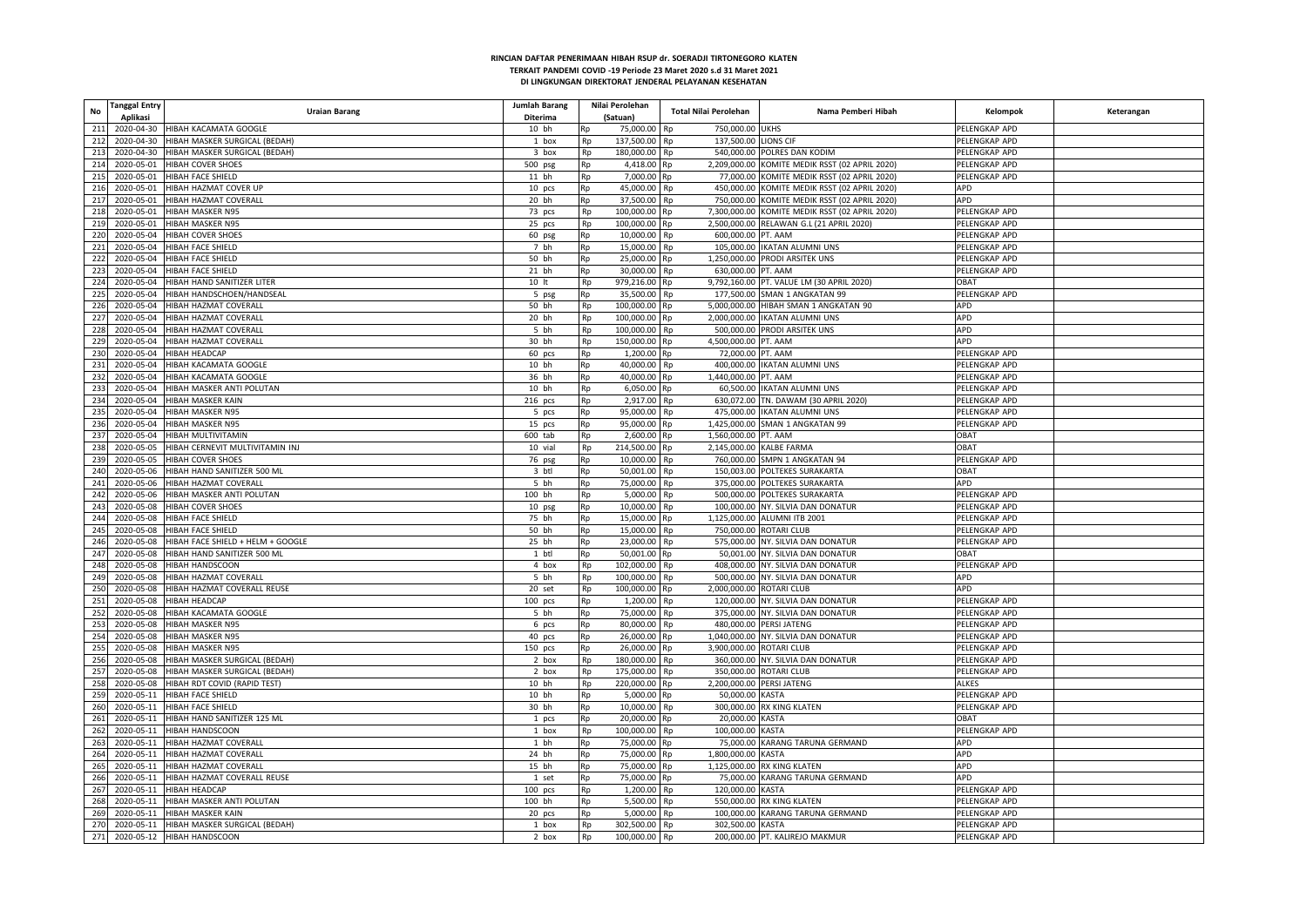| Tanggal Entry<br>No | <b>Uraian Barang</b>                     | Jumlah Barang |    | Nilai Perolehan | Total Nilai Perolehan            | Nama Pemberi Hibah                                | Kelompok                       | Keterangan |
|---------------------|------------------------------------------|---------------|----|-----------------|----------------------------------|---------------------------------------------------|--------------------------------|------------|
| Aplikasi            |                                          | Diterima      |    | (Satuan)        |                                  |                                                   |                                |            |
| 272                 | 2020-05-12 HIBAH HAZMAT COVER UP         | 80 bh         | Rp | 350,000.00 Rp   | 28,000,000.00 KALBE FARMA        |                                                   | APD                            |            |
| 273<br>2020-05-12   | HIBAH HAZMAT COVERALI                    | 3 bh          | Rp | 75,000.00       | Rp                               | 225,000.00 PT. KALIREJO MAKMUR                    | APD                            |            |
| 274<br>2020-05-12   | HIBAH HYDROCLOROQUINE 200 MG             | 400 tab       | Rp | 23,100.00 Rp    | 9,240,000.00 KALBE FARMA         |                                                   | OBAT                           |            |
| 275                 | 2020-05-12 HIBAH JAS HUJAN DISPOSIBLE    | 50 pcs        | Rp | 100,000.00 Rp   | 5,000,000.00 KALBE FARMA         |                                                   | PELENGKAP APD                  |            |
| 276<br>2020-05-12   | HIBAH MASKER SURGICAL (BEDAH)            | 40 box        | Rp | 255,000.00      | 10,200,000.00 KALBE FARMA<br>Rp  |                                                   | PELENGKAP APD                  |            |
| 277<br>2020-05-12   | HIBAH MASKER SURGICAL (BEDAH)            | 1 box         | Rp | 200,000.00      | Rp                               | 200,000.00 PT. KALIREJO MAKMUR                    | PELENGKAP APD                  |            |
| 278                 | 2020-05-13 HIBAH HAZMAT COVERALL         | 80 bh         | Rp | 75,000.00 Rp    |                                  | 6,000,000.00 PT. BRIGHT SPARK INDONESIA           | APD                            |            |
| 279                 | 2020-05-13 HIBAH HAZMAT COVERALL REUSE   | 5 set         | Rp | 100,000.00      | Rp                               | 500,000.00 IKATAN BIDAN INDONESIA                 | APD                            |            |
| 280                 | 2020-05-13 HIBAH HAZMAT COVERALL REUSE   | 12 set        | Rp | 75,000.00       | Rp                               | 900,000.00 PT. BRIGHT SPARK INDONESIA             | APD                            |            |
| 281<br>2020-05-15   | <b>HIBAH COVER SHOES</b>                 | 50 psg        | Rp | 10,000.00       | Rp                               | 500,000.00 CSR HONDA COMMUNITY                    | PELENGKAP APD                  |            |
| 282                 | 2020-05-15 HIBAH HAZMAT COVERALI         | 50 bh         | Rp | 75,000.00       | Rp                               | 3,750,000.00 CSR HONDA COMMUNITY                  | <b>APD</b>                     |            |
| 283                 | 2020-05-15 HIBAH HAZMAT COVERALL         | 20 bh         |    | 50,001.00 Rp    | 1,000,020.00 REYCCA HIJAB        |                                                   | <b>APD</b>                     |            |
|                     |                                          |               | Rp |                 |                                  |                                                   |                                |            |
| 284                 | 2020-05-18 HIBAH MASKER N95              | 200 pcs       | Rp | 95,000.00       | 19,000,000.00 KITABISA.COM<br>Rp |                                                   | PELENGKAP APD                  |            |
| 285                 | 2020-05-20 HIBAH HAZMAT COVERALL         | 40 bh         | Rp | 75,000.00 Rp    | 3,000,000.00 dr. WISNU           |                                                   | APD                            |            |
| 286                 | 2020-05-20 HIBAH KACAMATA GOOGLE         | 8 bh          | Rp | 25,000.00       | 200,000.00 dr. WISNU<br>Rp       |                                                   | PELENGKAP APD                  |            |
| 287<br>2020-05-22   | HIBAH FACE SHIELD                        | 5 bh          | Rp | 250,110.00      | 1,250,550.00 YIB<br>Rp           |                                                   | PELENGKAP APD                  |            |
| 288                 | 2020-05-22 HIBAH MASKER N95              | 40 pcs        | Rp | 140,000.00 Rp   | 5,600,000.00 YIB                 |                                                   | PELENGKAP APD                  |            |
| 289                 | 2020-05-22 HIBAH MASKER SURGICAL (BEDAH) | 10 box        | Rp | 302,500.00 Rp   | 3,025,000.00 YIB                 |                                                   | PELENGKAP APD                  |            |
| 290<br>2020-05-26   | HIBAH HANDSCOON                          | 1 box         | Rp | 60,000.00 Rp    |                                  | 60,000.00 PT. ESSITY (BSN)                        | PELENGKAP APD                  |            |
| 291                 | 2020-05-26 HIBAH HAZMAT COVERALL         | 2 bh          | Rp | 100,000.00      | Rp                               | 200,000.00 PT. ESSITY (BSN)                       | APD                            |            |
| 292                 | 2020-05-26 HIBAH MASKER SURGICAL (BEDAH) | 2 box         | Rp | 192,000.00      | R <sub>n</sub>                   | 384,000.00 PT. ESSITY (BSN)                       | PELENGKAP APD                  |            |
| 293<br>2020-05-27   | HIBAH HANDSCOON                          | 5 box         | Rp | 60,000.00       | Rp                               | 300,000.00 KKT SOSIAL JOMPO CHIKUNG 99 SUN        | PELENGKAP APD                  |            |
| 294<br>2020-05-27   | HIBAH HAZMAT COVERALI                    | 60 bh         | Rp | 100,000.00 Rp   |                                  | 6,000,000.00 PT. TSG UTAMA INDONESIA              | <b>APD</b>                     |            |
| 295<br>2020-05-27   | HIBAH KACAMATA GOOGLE                    | 10 bh         | Rp | 25,000.00       | Ro                               | 250,000.00 KKT SOSIAL JOMPO CHIKUNG 99 SUN        | PELENGKAP APD                  |            |
| 296                 | 2020-05-27 HIBAH MASKER N95              | 5 pcs         | Rp | 95,000.00       | Rp                               | 475,000.00 KKT SOSIAL JOMPO CHIKUNG 99 SUN        | PELENGKAP APD                  |            |
| 297                 | 2020-05-27 HIBAH MASKER SURGICAL (BEDAH) | 2 box         | Rp | 175,000.00      | Rp                               | 350,000.00 KKT SOSIAL JOMPO CHIKUNG 99 SUN        | PELENGKAP APD                  |            |
| 298<br>2020-05-27   | HIBAH VITAMIN C 50MG                     | 150 tab       | Rp | 250.00 Rp       |                                  | 37,500.00 KKT SOSIAL JOMPO CHIKUNG 99 SUN         | OBAT                           |            |
| 299                 | 2020-05-29 HIBAH HAND SANITIZER 500 ML   | 3 btl         | Rp | 165,000.00      | Rp                               | 495,000.00 PASUKAN KAPI-KAPI                      | OBAT                           |            |
| 300                 | 2020-05-29 HIBAH HAZMAT COVERALI         | 12 bh         | Rp | 165,000.00      | Rp                               | 1,980,000.00 PASUKAN KAPI-KAPI                    | APD                            |            |
| 301                 | 2020-05-29 HIBAH KACAMATA GOOGLE         | 98 bh         | Rp | 25,000.00       | Rp                               | 2,450,000.00 PASUKAN KAPI-KAPI                    | PELENGKAP APD                  |            |
| 302                 | 2020-05-29 HIBAH MASKER N95              | $100$ pcs     |    | 40,000.00       | Rp                               | 4,000,000.00 PASUKAN KAPI-KAPI                    | PELENGKAP APD                  |            |
| 2020-06-01          |                                          |               | Rp | 10,000.00       |                                  | 150,000.00 PT. SIEMEN (19 MEI)                    |                                |            |
| 303<br>304          | <b>HIBAH COVER SHOES</b>                 | 15 psg        | Rp |                 | Rp                               |                                                   | PELENGKAP APD<br>PELENGKAP APD |            |
| 305<br>2020-06-01   | 2020-06-01 HIBAH FACE SHIELD             | 48 bh         | Rp | 15,000.00       | Rp                               | 720,000.00 SMA INDOCEMENT (15 MEI)                |                                |            |
|                     | HIBAH HANDSCHOEN/HANDSEAL                | 15 psg        | Rp | 2,000.00        | Rp                               | 30,000.00 PT. SIEMEN (19 MEI)                     | PELENGKAP APD                  |            |
| 306<br>2020-06-01   | HIBAH HAZMAT COVERALI                    | 150 bh        | Rp | 75,000.00       | Rp                               | 11,250,000.00 PT TUNGGAL JAYA EXPRESINDO (19 MEI) | APD                            |            |
| 307                 | 2020-06-01 HIBAH HAZMAT COVERALL         | 15 bh         | Rp | 75,000.00       | Rp                               | 1,125,000.00 PT. SIEMEN (19 MEI)                  | APD                            |            |
| 308<br>2020-06-01   | <b>HIBAH HEADCAP</b>                     | 15 pcs        | Rp | 900.00          |                                  | 13,500.00 PT. SIEMEN (19 MEI)                     | PELENGKAP APD                  |            |
| 309                 | 2020-06-01 HIBAH KACAMATA GOOGLE         | 15 bh         | Rp | 50,001.00       | Rp                               | 750,015.00 PT. SIEMEN (19 MEI                     | PELENGKAP APD                  |            |
| 310<br>2020-06-01   | <b>HIBAH MASKER KAIN</b>                 | 300 pcs       | Rp | 5.000.00 Rp     |                                  | 1,500,000.00 BANK BTN (14 MEI)                    | PELENGKAP APD                  |            |
| 311<br>2020-06-01   | HIBAH MASKER KAIN                        | 150 pcs       | Rp | 4,500.00        | Rp                               | 675,000.00 dr. POPPY SETIATI H. RSST (19 MEI)     | PELENGKAP APD                  |            |
| 312<br>2020-06-01   | <b>HIBAH MASKER N95</b>                  | 30 pcs        | Rp | 95,000.00       | Rp                               | 2,850,000.00 PT. SIEMEN (19 MEI)                  | PELENGKAP APD                  |            |
| 313<br>2020-06-01   | HIBAH MULTIVITAMIN                       | $100$ tab     | Rp | 900.00          |                                  | 90,000.00 SD MUH. PRAMBANAN                       | <b>OBAT</b>                    |            |
| 314<br>2020-06-02   | <b>HIBAH APD SET</b>                     | 7 set         | Rp | 417,500.00      | Rp                               | 2.922.500.00 BPJS KETENAGAKERJAAN                 | APD                            |            |
| 315<br>2020-06-02   | HIBAH HANDSCOON                          | 60 box        | Rp | 10,000.00       | Rn                               | 600,000.00 PT. NESTLE INDONESIA                   | PELENGKAP APD                  |            |
| 316<br>2020-06-02   | HIBAH HAZMAT COVERALI                    | 25 bh         | Rp | 150,000.00      | Rp                               | 3,750,000.00 DEWAM FATWA                          | APD                            |            |
| 317                 | 2020-06-02 HIBAH KACAMATA GOOGLE         | 100 bh        | Rp | 25,000.00       | Rp                               | 2,500,000.00 PT. NESTLE INDONESIA                 | PELENGKAP APD                  |            |
| 318                 | 2020-06-02 HIBAH MASKER N95              | 300 pcs       | Rp | 85,000.00       | Rp                               | 25,500,000.00 PT. NESTLE INDONESIA                | PELENGKAP APD                  |            |
| 319                 | 2020-06-02 HIBAH MASKER SURGICAL (BEDAH) | $100$ box     | Rp | 175,000.00      | Rp                               | 17,500,000.00 PT. NESTLE INDONESIA                | PELENGKAP APD                  |            |
| 320                 | 2020-06-03 HIBAH FACE SHIELD             | 100 bh        | Rp | 30,000.00       | Rp                               | 3,000,000.00 IBU ENDANG (SMK LEONARDO)            | PELENGKAP APD                  |            |
| 321                 | 2020-06-03 HIBAH HANDSCOON               | 1 box         | Rp | 52,000.00       |                                  | 52,000.00 IBU ENDANG (SMK LEONARDO)               | PELENGKAP APD                  |            |
| 322                 | 2020-06-03 HIBAH HAZMAT COVERALL         | 50 bh         | Rp | 150,000.00 Rp   |                                  | 7,500,000.00 IBU ENDANG (SMK LEONARDO)            | APD                            |            |
|                     | 2020-06-03 HIBAH KACAMATA GOOGLE         | 10 bh         |    | 15,000.00       |                                  | 150,000.00 IBU ENDANG (SMK LEONARDO)              | PELENGKAP APD                  |            |
| 323                 |                                          |               | Rp |                 | Rp                               |                                                   |                                |            |
| 324                 | 2020-06-03 HIBAH KACAMATA GOOGLE         | 5 bh          | Rp | 50,001.00       | Rp                               | 250,005.00 IBU ENDANG (SMK LEONARDO)              | PELENGKAP APD                  |            |
| 325                 | 2020-06-03 HIBAH MASKER ANTI POLUTAN     | 100 bh        | Rp | 9,000.00        | Rp                               | 900,000.00 IBU ENDANG (SMK LEONARDO)              | PELENGKAP APD                  |            |
| 326                 | 2020-06-04 HIBAH FACE SHIELD             | 25 bh         | Rp | 100,000.00 Rp   |                                  | 2,500,000.00 DIAN JAYA BARU (04 JUNI)             | PELENGKAP APD                  |            |
| 327                 | 2020-06-04 HIBAH HAZMAT COVERALL         | 25 bh         | Rp | 165,000.00 Rp   |                                  | 4,125,000.00 DIAN JAYA BARU (04 JUNI)             | APD                            |            |
| 328                 | 2020-06-05 HIBAH FACE SHIELD             | 10 bh         | Rp | 30,000.00       | 300.000.00 DIXION<br>Rp          |                                                   | PELENGKAP APD                  |            |
| 329                 | 2020-06-05 HIBAH FACE SHIELD             | 5 bh          | Rp | 30,000.00       | Rp                               | 150,000.00 PERHIMPUNAN RS INDONESIA               | PELENGKAP APD                  |            |
| 330                 | 2020-06-05 HIBAH HANDSCOON               | 1 box         | Rp | 52,000.00 Rp    |                                  | 52.000.00 PERHIMPUNAN RS INDONESIA                | PELENGKAP APD                  |            |
| 331                 | 2020-06-05 HIBAH HAZMAT COVER UP         | 5 pcs         | Rp | 100,000.00      | Rp                               | 500,000.00 PERHIMPUNAN RS INDONESIA               | APD                            |            |
| 332                 | 2020-06-05 HIBAH HAZMAT COVERALL         | 10 bh         | Rp | 200,000.00 Rp   | 2,000,000.00 DIXION              |                                                   | APD                            |            |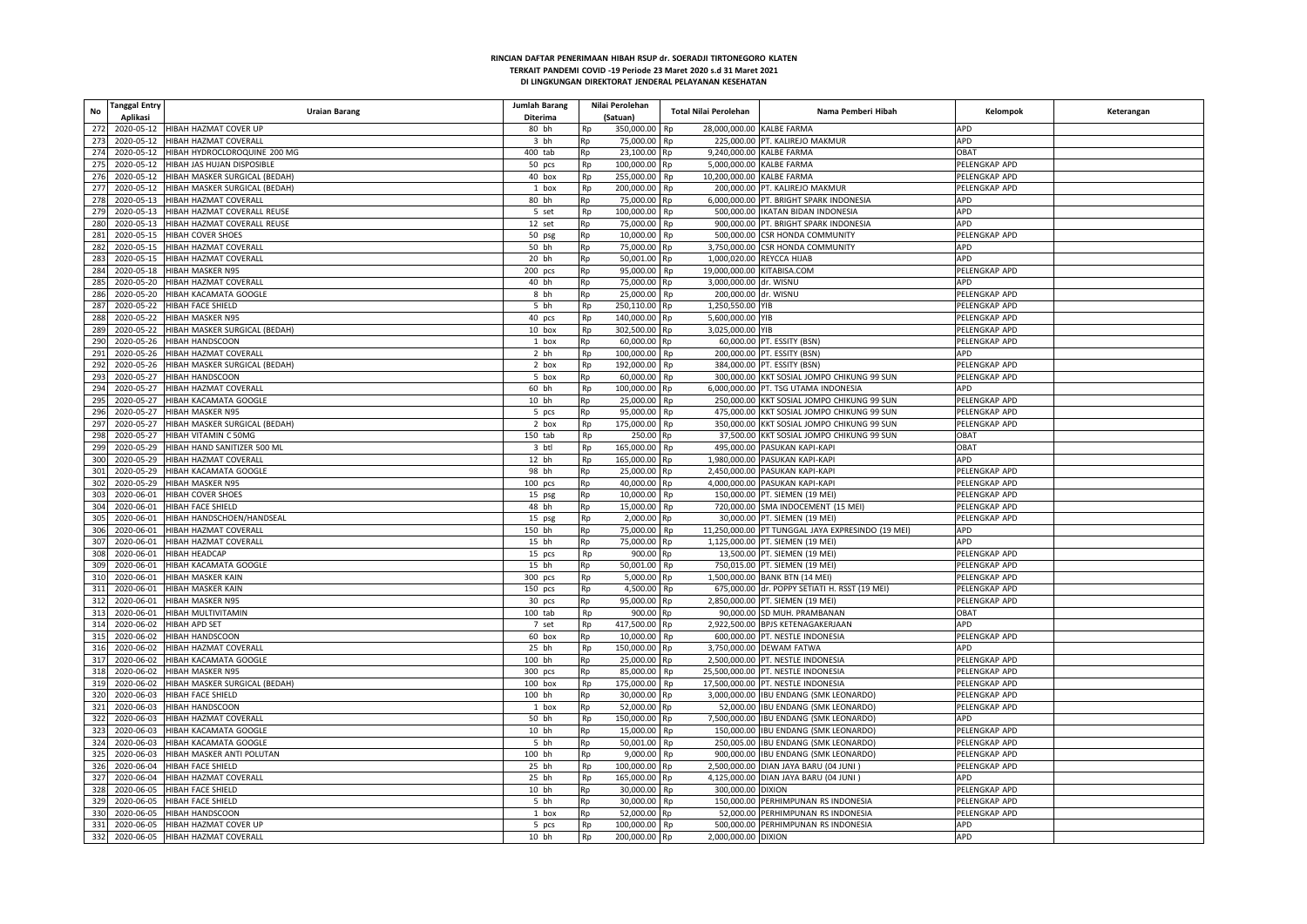| <b>Tanggal Entry</b><br><b>No</b><br>Aplikasi | <b>Uraian Barang</b>                            | Jumlah Barang<br>Diterima |    | Nilai Perolehan<br>(Satuan) | Total Nilai Perolehan  | Nama Pemberi Hibah                                | Kelompok      | Keterangan |
|-----------------------------------------------|-------------------------------------------------|---------------------------|----|-----------------------------|------------------------|---------------------------------------------------|---------------|------------|
| 333                                           | 2020-06-05 HIBAH HAZMAT COVERALL                | 10 bh                     | Rp | 200,000.00 Rp               |                        | 2.000.000.00 PERHIMPUNAN RS INDONESIA             | APD           |            |
|                                               |                                                 |                           |    |                             |                        |                                                   |               |            |
| 334                                           | 2020-06-05 HIBAH HAZMAT COVERALL                | 85 bh                     | Rp | 150,000.00 Rp               |                        | 12.750.000.00 PT. SELARAS LAWANGSEWU              | <b>APD</b>    |            |
| 335<br>2020-06-05                             | HIBAH KACAMATA GOOGLE                           | 4 bh                      | Rp | 50,001.00 Rp                |                        | 200,004.00 PERHIMPUNAN RS INDONESIA               | PELENGKAP APD |            |
| 336                                           | 2020-06-05 HIBAH MASKER N95                     | 20 pcs                    | Rp | 95,000.00 Rp                |                        | 1,900,000.00 PERHIMPUNAN RS INDONESIA             | PELENGKAP APD |            |
| 337                                           | 2020-06-05 HIBAH MASKER SURGICAL (BEDAH)        | 2 box                     | Rp | 450,000.00                  | Rp                     | 900,000.00 PERHIMPUNAN RS INDONESIA               | PELENGKAP APD |            |
| 338                                           | 2020-06-05 HIBAH MULTIVITAMIN                   | 300 tab                   | Rp | 2.834.00 Rp                 |                        | 850.200.00 PERHIMPUNAN RS INDONESIA               | <b>DBAT</b>   |            |
| 339                                           | 2020-06-05 HIBAH TOLAK ANGIN CAIR               | 72 box                    | Rp | 14,584.00 Rp                |                        | 1.050.048.00 PERHIMPUNAN RS INDONESIA             | <b>DBAT</b>   |            |
| 340<br>2020-06-11                             | HIBAH MULTIVITAMIN                              | 1,500 tab                 | Rp | 667.00 Rp                   |                        | 1,000,500.00 HDI PEDULI PEJUANG MEDIS             | OBAT          |            |
| 341                                           | 2020-06-22 HIBAH HANDSCHOEN/HANDSEAL            | 1,000 psg                 | Rp | 8,000.00                    | Rp                     | 8,000,000.00 PT. ENSEVAL MEDIKA PRIMA             | PELENGKAP APD |            |
| 342                                           | 2020-06-22 HIBAH HAZMAT COVERALI                | 10 bh                     | Rp | 150,000.00 Rp               |                        | 1,500,000.00 TEKNIK RADIOLOGI SMG (22 MEI)        | APD           |            |
| 343<br>2020-06-22                             | HIBAH MASKER SURGICAL (BEDAH)                   | 1 box                     | Rp | 147,500.00                  | Rp                     | 147,500.00 TEKNIK RADIOLOGI SMG (22 MEI)          | PELENGKAP APD |            |
| 344                                           | 2020-06-23 HIBAH MASKER SURGICAL (BEDAH)        | 12 box                    | Rp | 260,000.00                  | Rp                     | 3,120,000.00 MENKES (dr. TERAWAN)                 | PELENGKAP APD |            |
| 345<br>2020-07-01                             | HIBAH FACE SHIELD                               | 15 bh                     | Rp | 36,364.00                   | Rp                     | 600,000.00 PASUKAN KAPI-KAPI (29 MEI)             | PELENGKAP APD |            |
| 346                                           | 2020-07-16 HIBAH FACE SHIELD                    | 30 bh                     | Rp | 15,000.00                   | <b>Rp</b>              | 450,000.00 CSR HONDA COMMUNITY (15 MEI)           | PELENGKAP APD |            |
| 347                                           | 2020-07-16 HIBAH FACE SHIELD                    | 5 bh                      | Rp | 35,000.00                   | Rp                     | 175,000.00 HMHI/HEMOFILIA (28 MEI)                | PELENGKAP APD |            |
| 348                                           | 2020-07-16 HIBAH HANDSCHOEN/HANDSEAL            | $100$ psg                 | Rp | 2,100.00                    | Rp                     | 2,100,000.00 RENNIE YOLANDA (JANGKAU.ID)          | PELENGKAP APD |            |
| 349                                           | 2020-07-16 HIBAH HANDSCHOEN/HANDSEAL            | 50 psg                    | Rp | 76,104.00 Rp                |                        | 3,805,200.00 RENNIE YOLANDA (JANGKAU.ID)          | PELENGKAP APD |            |
| 350                                           | 2020-07-16 HIBAH HAZMAT COVERALL                | 20 bh                     | Rp | 22,500.00 Rp                |                        | 450,000.00 OPEN PO KAOS                           | APD           |            |
| 351<br>2020-07-27                             | HIBAH MINYAK EKALIPTUS A.L. 30 ML               | 288 pcs                   | Rp | 10,494.00                   | Rp                     | 3,022,272.00 PT. BOROEN EAGLE INDONESIA           | OBAT          |            |
| 352                                           | 2020-07-27 HIBAH MINYAK EKALIPTUS A.L. 60 ML    | 144 pcs                   | Rp | 19,875.00                   | Rp                     | 2,862,000.00 PT. BOROEN EAGLE INDONESIA           | <b>OBAT</b>   |            |
| 353                                           | 2020-07-27 HIBAH MINYAK KAYU PUTIH 30 ML        |                           | Rp | 9,900.00                    | Rp                     | 2,851,200.00 PT. BOROEN EAGLE INDONESIA           | OBAT          |            |
| 354                                           | 2020-07-27 HIBAH MINYAK KAYU PUTIH 60 ML        | 288 pcs                   |    | 18,700.00 Rp                |                        | 2,692,800.00 PT. BOROEN EAGLE INDONESIA           | OBAT          |            |
|                                               |                                                 | 144 pcs                   | Rp |                             |                        |                                                   |               |            |
| 355<br>2020-08-03                             | HIBAH HAZMAT COVERALI                           | 12 bh                     | Rp | 40,000.00                   | Rp<br>480,000.00 YERRY |                                                   | APD           |            |
| 356                                           | 2020-08-04 HIBAH COVER SHOES                    | 320 psg                   | Rp | 4,417.00                    | Rp                     | 1,413,632.00 KOMITE MEDIK RSST                    | PELENGKAP APD |            |
| 357                                           | 2020-08-04 HIBAH HAZMAT COVER UP                | 14 pcs                    | Rp | 45,000.00                   | Rp                     | 630,000.00 KOMITE MEDIK RSST                      | APD           |            |
| 358                                           | 2020-08-04 HIBAH HAZMAT COVERALL                | 86 bh                     | Rp | 63,372.00 Rp                |                        | 5,450,000.00 KOMITE MEDIK RSST                    | <b>APD</b>    |            |
| 359                                           | 2020-08-06 HIBAH HAZMAT COVERALL REUSE          | 100 bh                    | Rp | 85,000.00 Rp                |                        | 8.500.000.00 UMI RENANI BNI46 KLATEN              | APD           |            |
| 360                                           | 2020-08-11 HIBAH MASKER N95                     | 650 pcs                   | Rp | 20,000,00                   | Rp                     | 13.000.000.00 CHAIRUL TANJUNG                     | PELENGKAP APD |            |
| 361                                           | 2020-08-24 HIBAH HANSAPLAST SALEP               | 1,200 pcs                 | Rp | 45,000.00                   | Rp                     | 54,000,000.00 PT BEIERSDORF INDONESIA             | OBAT          |            |
| 362                                           | 2020-08-24 HIBAH NIVEA CREAM                    | 1,056 pcs                 | Rp | 97,500.00 Rp                |                        | 102,960,000.00 PT BEIERSDORF INDONESIA            | OBAT          |            |
| 363                                           | 2020-08-29 HIBAH MASKER SURGICAL (BEDAH)        | 10 box                    | Rp | 110,000.00 Rp               |                        | 1.100.000.00 RIFKI (DUNEX)                        | PELENGKAP APD |            |
| 364                                           | 2020-08-31 HIBAH COVER SHOES                    | $100$ psg                 | Rp | 10,000.00                   | Rp                     | 1,000,000.00 YAYASAN PUNDI AMAL PEDULI SCTV       | PELENGKAP APD |            |
| 365                                           | 2020-08-31 HIBAH FACE SHIELD                    | 100 bh                    | Rp | 25,000.00 Rp                |                        | 2,500,000.00 YAYASAN PUNDI AMAL PEDULI SCTV       | PELENGKAP APD |            |
| 366<br>2020-08-31                             | HIBAH HANDSCHOEN/HANDSEAL                       | 100 psg                   | Rp | 35,500.00                   | Rp                     | 3,550,000.00 YAYASAN PUNDI AMAL PEDULI SCTV       | PELENGKAP APD |            |
| 367<br>2020-08-31                             | HIBAH HAZMAT COVERALL                           | 100 bh                    | Rp | 250,000.00                  | <b>Rp</b>              | 25,000,000.00 YAYASAN PUNDI AMAL PEDULI SCTV      | APD           |            |
| 368<br>2020-08-31                             | HIBAH KACAMATA GOOGLI                           | 100 bh                    | Rp | 40.000.00                   | Rn                     | 4,000,000.00 YAYASAN PUNDI AMAL PEDULI SCTV       | PELENGKAP APD |            |
| 369<br>2020-08-31                             | HIBAH MASKER KAIN                               | 500 pcs                   | Rp | 4,500.00                    | Rp                     | 2,250,000.00 YAYASAN PUNDI AMAL PEDULI SCTV       | PELENGKAP APD |            |
| 370                                           | 2020-08-31 HIBAH MASKER N95                     | 60 pcs                    | Rp | 40,000.00 Rp                |                        | 2,400,000.00 YAYASAN PUNDI AMAL PEDULI SCTV       | PELENGKAP APD |            |
| 371<br>2020-08-31                             | HIBAH MASKER SURGICAL (BEDAH)                   | 10 box                    | Rp | 192,000.00 Rp               |                        | 1,920,000.00 YAYASAN PUNDI AMAL PEDULI SCTV       | PELENGKAP APD |            |
| 372                                           | 2020-09-14 HIBAH HANDSCHOEN/HANDSEAL            | 70 pcs                    | Rp | 58,821.29                   | Rn                     | 4,117,490.00 RENNIE YOLANDA (JANGKAU.ID)          | PELENGKAP APD |            |
| 373                                           | 2020-09-29 HIBAH STRONG ACID ISI ULANG 250 ML   | 5 btl                     | Rp | 25,000.00                   | Rp                     | 125,000.00 KANGEN WATER KLATEN                    | OBAT          |            |
| 374                                           | 2020-09-29 HIBAH STRONG ACID ISI ULANG 600 MI   | 29 btl                    | Rp | 50,000.00                   | Rp                     | 1,450,000.00 KANGEN WATER KLATEN                  | OBAT          |            |
| 375                                           | 2020-09-29 HIBAH STRONG ACID SPRAY 100 ML       | 11 btl                    | Rp | 25,000.00                   | Rp                     | 275,000.00 KANGEN WATER KLATEN                    | OBAT          |            |
| 376<br>2020-10-07                             | HIBAH HAZMAT COVERALI                           | 100 bh                    | Rp | 100,000.00                  | Rp                     | 10,000,000.00 BAGUS PRIBADI (BNI'46)              | APD           |            |
| 377<br>2020-10-07                             | HIBAH MASKER SURGICAL (BEDAH)                   | 33 box                    |    | 100,000.00                  |                        | 3,300,000.00 BAGUS PRIBADI (BNI'46)               | PELENGKAP APD |            |
|                                               |                                                 |                           | Rp |                             | Rp                     |                                                   |               |            |
| 378                                           | 2020-10-12 HIBAH BRITISH PROPOLIS               | 33 btl                    | Rp | 250,000.00 Rp               |                        | 8,250,000.00 IBU DAHLIA (BRITISH PROPOLIS KLATEN) | OBAT          |            |
| 379                                           | 2020-11-16 HIBAH HANDSANITIZER LITER            | 20 lt                     | Rp | 30,000.00                   | Rp                     | 600,000.00 PT. MEGAH MEDIKA PHARMA                | OBAT          |            |
| 381<br>2020-12-08                             | HIBAH HAND SANITIZER 100 ML                     | 432 btl                   | Rp | 15,000.00                   | Rp                     | 6,480,000.00 ELLA SKIN CARE KLATEN                | OBAT          |            |
| 380<br>2020-12-08                             | HIBAH HAND SANITIZER BOTOL                      | 96 btl                    | Rp | 20.000.00                   | Rn                     | 1.920.000.00 ELLA SKIN CARE KLATEN                | OBAT          |            |
| 382                                           | 2020-12-10 HIBAH REMDESIVIR INJ 100MG (COVIFOR) | 30 box                    | Rp | 1,475,000.00                | Rp                     | 44,250,000.00 PT DEXA MEDICA                      | OBAT          |            |
| 384                                           | 2020-12-14 HIBAH HAZMAT COVERALL                | 40 bh                     | Rp | 250,000.00 Rp               |                        | 10,000,000.00 PT BANK MANDIRI                     | APD           |            |
| 383                                           | 2020-12-14 HIBAH MASKER SURGICAL (BEDAH)        | 11 box                    | Rp | 150,000.00                  | Rp                     | 1,650,000.00 PT BANK MANDIR                       | PELENGKAP APD |            |
| 390<br>2020-12-22 HIBAH APRON                 |                                                 | 1,500 pcs                 | Rp | 4.000.00                    | Rn                     | 6,000,000.00 YAYASAN MEDIA GROUP                  | PELENGKAP APD |            |
| 391                                           | 2020-12-22 HIBAH COVER SHOES                    | $100$ psg                 | Rp | 2,000.00                    | Rp                     | 200,000.00 YAYASAN MEDIA GROUP                    | PELENGKAP APD |            |
| 386                                           | 2020-12-22 HIBAH HANDSCOON                      | 30 box                    | Rp | 100,000.00 Rp               |                        | 3,000,000.00 YAYASAN MEDIA GROUP                  | PELENGKAP APD |            |
| 387                                           | 2020-12-22 HIBAH HAZMAT COVER UP                | 50 pcs                    | Rp | 80.000.00 Rp                |                        | 4,000,000.00 YAYASAN MEDIA GROUP                  | APD           |            |
| 385                                           | 2020-12-22 HIBAH HAZMAT COVERALI                | $120$ pcs                 | Rp | 50,000.00                   | Rp                     | 6,000,000.00 YAYASAN MEDIA GROUI                  | APD           |            |
| 388                                           | 2020-12-22 HIBAH HEADCAP                        | 1,000 pcs                 | Rp | 500.00                      | Rp                     | 500,000.00 YAYASAN MEDIA GROUP                    | PELENGKAP APD |            |
| 389<br>2020-12-22 HIBAH KN95                  |                                                 | 740 pcs                   | Rp | 5,000.00                    | Rp                     | 3,700,000.00 YAYASAN MEDIA GROUP                  | PELENGKAP APD |            |
| 392                                           | 2020-12-22 HIBAH MASKER SURGICAL (BEDAH)        | 40 box                    | Rp | 48,000.00 Rp                |                        | 1,920,000.00 YAYASAN MEDIA GROUP                  | PELENGKAP APD |            |
| 395                                           | 2021-01-21 HIBAH KACAMATA GOOGLE                | 65 pcs                    | Rp | 50,000.00 Rp                |                        | 3,250,000.00 TRANS MEDIA/ CT ARSA FOUNDATION      | PELENGKAP APD |            |
|                                               |                                                 |                           |    |                             |                        |                                                   |               |            |